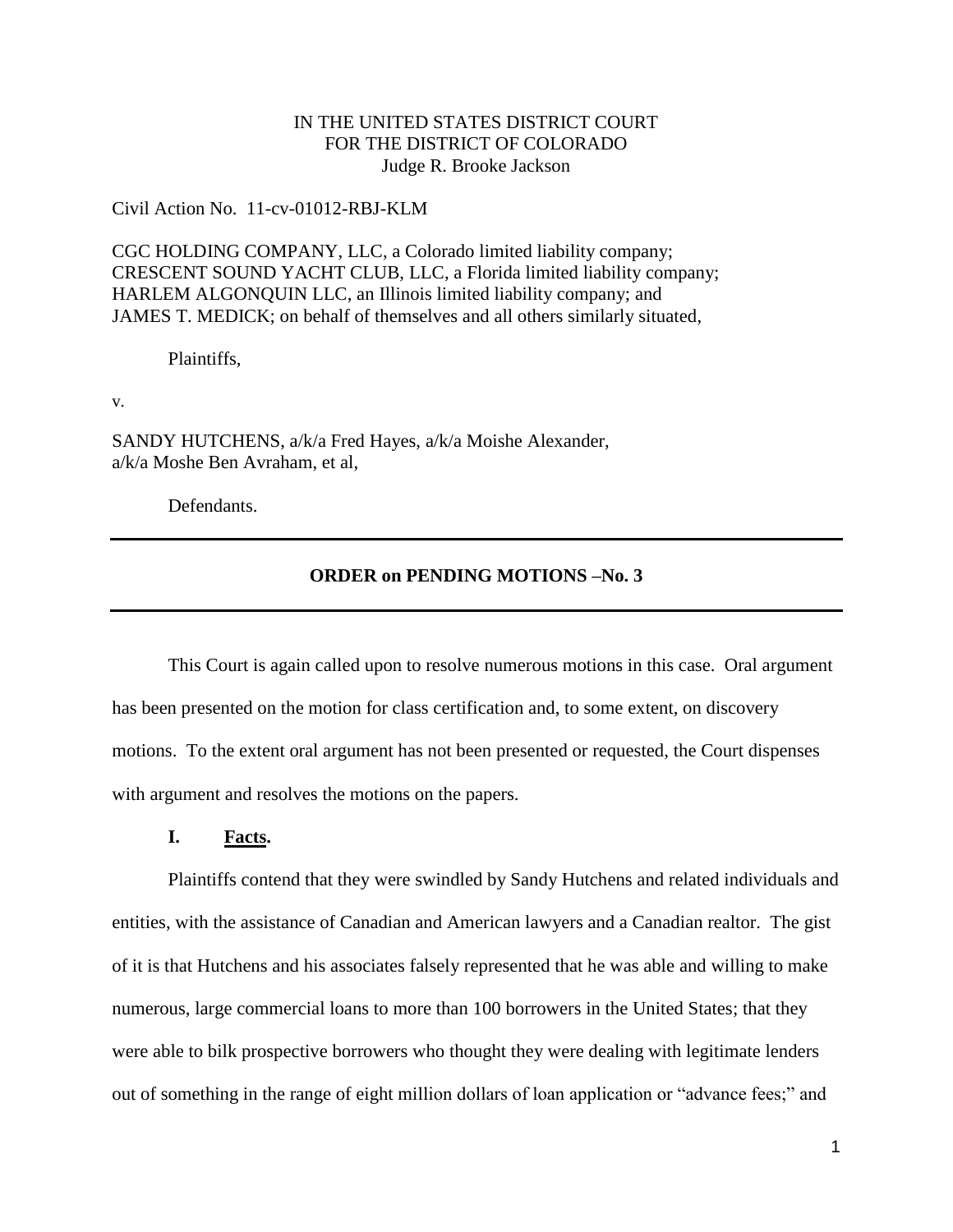that in support of the scheme they failed to disclose Hutchens' identity and his criminal history but instead perpetrated the fraud by disguising Hutchens through a number of different aliases and the use of corporations that were mere shells.

With perhaps one or two exceptions, loan commitments were not filled. That, however, is not the focus of the case. Plaintiffs have stipulated for purposes of this case that there were legitimate reasons on which a bona fide lender could have declined the loans. Plaintiffs focus is on the advance fees that were paid on allegedly false pretenses but never returned. They assert claims based upon RICO as well as state common law theories.

### **II. Case History.**

The case has been a virtual nightmare of motion practice. The Court issued its first order on pending motions on November 1, 2011. [docket #149]. Order number 2 on pending motions, was issued July 3, 2012. [#209]. The Court has resolved many other motions along the way. As of this date 18 unresolved motions are pending. The case is set for trial commencing April 7, 2013.

#### **III. Pending Motions.**

I will address the motions in three groups: (A) dispositive motions; (B) the class certification motion; and (C) other motions.

#### **A. Dispositive Motions.**

## **The Entity Defendants' Motion to Dismiss for Lack of Personal Jurisdiction, Failure to State a Claim Upon Which Relief Can Be Granted, and Improper Venue [#235]: DENIED.**

This Court fully addressed the personal jurisdiction issues concerning the Hutchens defendants in its order of November 1, 2011. [#149]. The Court discussed applicable jurisdictional law, both state and federal. To the extent personal jurisdiction was based upon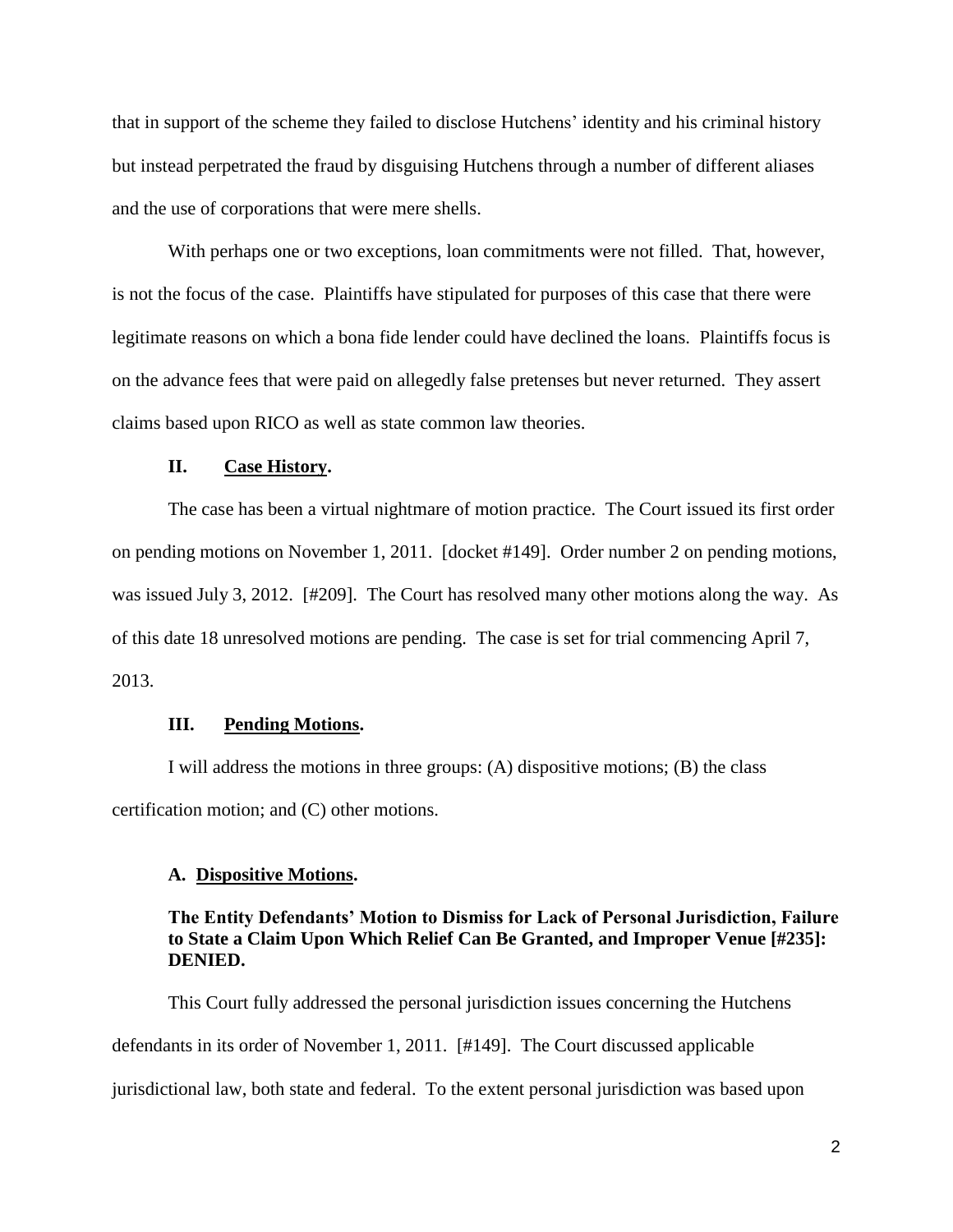RICO or Fed. R. Civ. P. 4(k)(2), the Court discussed the applicable law as applied both to domestic and non-domestic defendants. *Id.* at 2-7. The Court then discussed the application of the law to the personal jurisdiction motions filed by Sandy Hutchens, Jennifer Hutchens, Tanya Hutchens, and the four alleged "alter ego companies." *Id.* at 7-15.

Defendants acknowledge that what they now call the "Entity Defendants" were entities owned by Sandy or Tanya Hutchens. Plaintiffs have alleged that the "Entity Defendants" were participants in the alleged Hutchens scheme by receiving, investing and retaining the proceeds of the wrongfully obtained advance fees. Based on the allegations in the plaintiffs' Amended Complaint, and the discussion in the Court's November 1, 2011 order, the Court finds that plaintiffs have established a prima facie basis for the assertion of personal jurisdiction over the Entity Defendants without the need for an evidentiary hearing or further discussion. For similar reasons, the Court is not persuaded by these defendants' venue arguments.

As for the part of the motion that seeks dismissal for failure to state a claim under Rule 12(b)(6), the Court addresses the motion without considering matters outside the four corners of the Amended Complaint. The Court construes all well-pleaded factual allegations in plaintiffs' favor for that purpose. At a minimum plaintiffs have alleged that the Entity Defendants were participants in the scheme by harboring the ill-gotten funds. Plaintiffs seek the imposition of a constructive trust on the assets of the Entity Defendants in order to satisfy a judgment if obtained. The Court finds that, having construed plaintiffs' allegations in their favor, the precise roles of the various Hutchens individuals and entities cannot be sorted out on a motion to dismiss for failure to state a claim.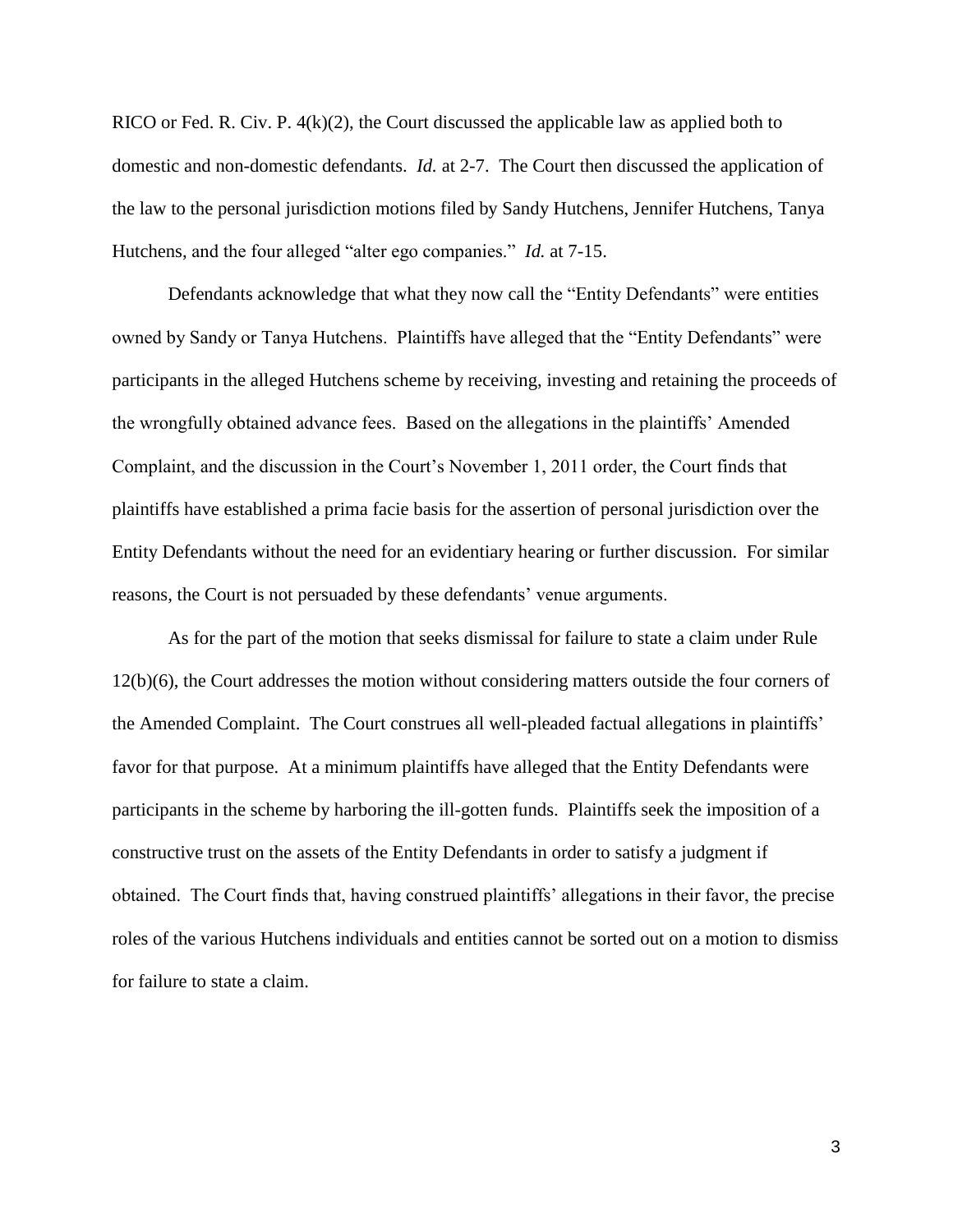# **Broad Defendants' Motion for Summary Judgment on the RICO Claim [#322]: DENIED (but with conditional leave to renew)**

The "Broad Defendants" consist of a Florida law firm, Broad and Cassel, and two of its partners, Ronald Gaché and Carl Romano. In the Court's November 1, 2011 order it granted these defendants' (which did not yet include Mr. Romano and to which I referred in that order as the "Gaché defendants") motion to dismiss for failure to state a claim, without prejudice. *Id.* at 25-29. Thereafter, plaintiffs amended their complaint and provided significantly more by way of particulars as to the actions of attorneys Romano and Gaché. The Broad defendants again moved to dismiss under Rule 12(b)(6). In an order issued July 3, 2012 (misdated July 3, 2011) [#209], the Court found that the Amended Complaint stated a claim upon which relief could be granted under RICO and common law negligent misrepresentation but dismissed plaintiffs' conversion and unjust enrichment claims against these defendants. *Id.* at 11-12.

The pending motion [#322] seeks summary judgment dismissing only the RICO claim against the Broad defendants. The motions states, "[t]here is no evidence whatsoever that the Broad Defendants knowingly participated in a pattern of criminal racketeering activity as alleged in the Amended Complaint." *Id.* at 1. This is supported by a list of 22 "undisputed facts," *id.* at 3-14, and the declaration of Mr. Romano attesting to the authenticity of 76 pages of attached documents. [#322-1].

The Broad defendants claim that it is undisputed that (1) in March 2008 Moishe Alexander and 308 Elgin were referred to the Broad and Cassel law firm by Canadian attorney Barry Poulson; (2) the firm was provided letters from Poulson and others attesting to Alexander's financial wherewithal and large transactions that had been funded by 308 Elgin and other companies affiliated with him; (3) on May 20, 2008, the Broad defendants were alerted to a "Jewish Whistleblower" website and thereby to the fact that Moishe Alexander was Sandy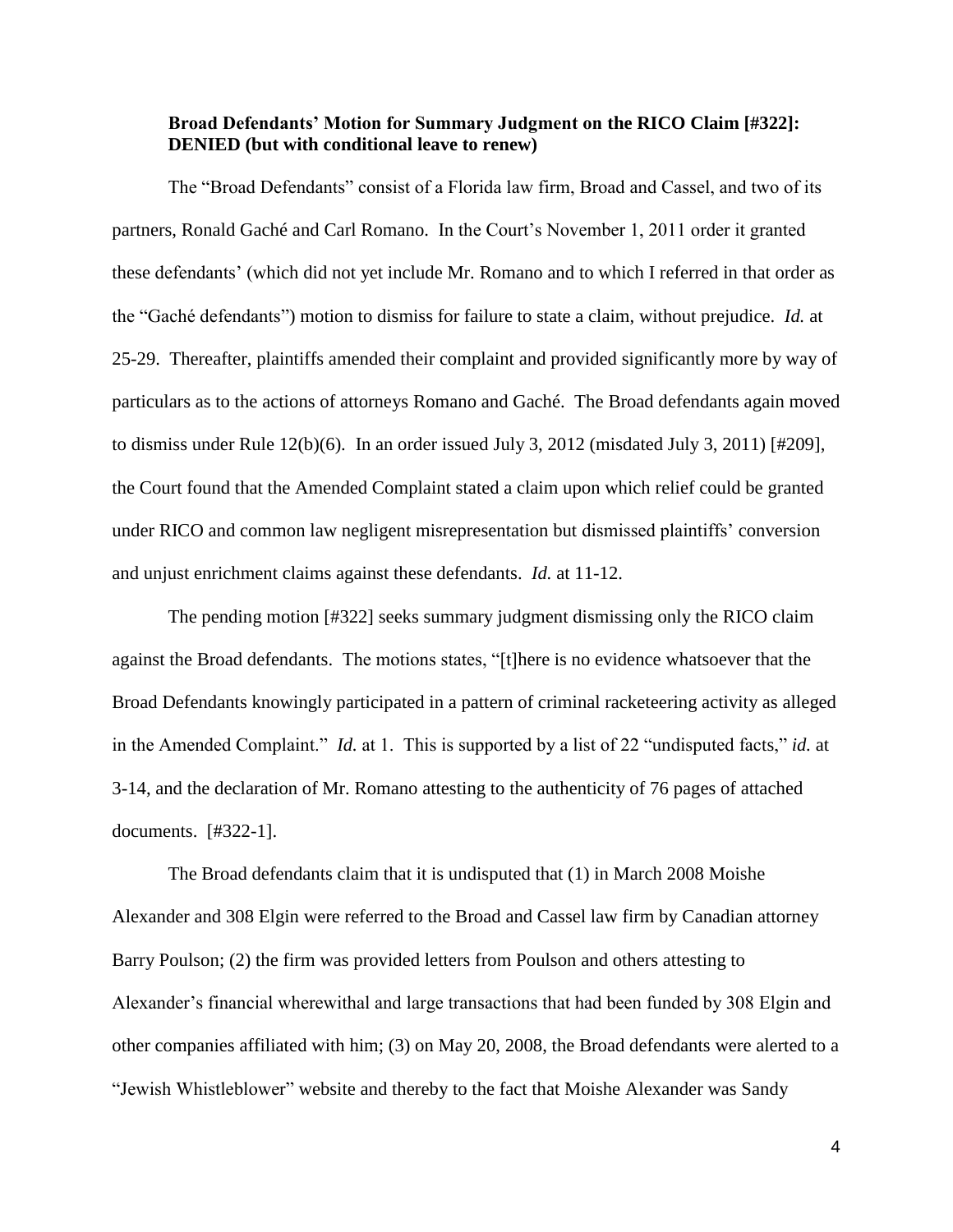Hutchens, a man who had committed crimes of fraud in 2000 and drug trafficking in 2001;  $(4)$ the Broad defendants were thereafter provided additional information about Alexander by attorney Daniel Rose (who had informed them of the website); attorney Poulson (originally named a defendant in this case but dismissed by the Court on jurisdictional grounds); Alexander himself; Martin Lapedus, the accountant for Alexander's companies; Alvin Meisels, another of Alexander's attorneys (and defendant in this case); Rabbi Mendel Kaplan (referred to in the website materials as a character witness for Hutchens at his sentencing hearing in 2005); a bereavement consultant; and a doctor; (5) these materials collectively indicated that Alexander had changed his ways; that he was now a respected businessman of honesty and high character; and that he did have the ability to fund loans, including a contemplated loan to the Crescent Sound Yacht Club (a Florida entity and one of the named plaintiffs in this case); (6) before accepting a loan commitment and wiring money, Crescent Sound through its principal Michael Buono had its attorney, Harold Bofshever, "check out" Alexander; (7) the Broad defendants provided Bofshever with the same letters and information they had received from Alexander's Canadian lawyers and accountant (apparently including the same 76 pages of documents that the Broad defendants have submitted in support of this motion); (8) accountant Lapedus has admitted in an affidavit that he at the time believed that "Moishe Alexander" had changed his ways, and only later did he conclude that he had been duped and that Alexander/Hutchens was perpetrating a fraud; (9) an affidavit of Florida mortgage broker Ronald Schmitz shows that he

<sup>&</sup>lt;sup>1</sup> The website is in the record as Exhibit G to plaintiffs' response. [#361-7]. It indicates that the court sentenced Hutchens to four years of supervision rather than jail, based on evidence that he had gone through a religious conversion, was devoted to his community, and had made full restitution to the victim of the fraud. However, it also indicates that the fraud victim's widow was not happy and believed that Hutchens is a "consummate actor." The site states that Hutchens admitted that, while working as a paralegal, he had defrauded three clients. The Toronto Morning Star is quoted as referring to Hutchens as a con man and a drug peddler. A great deal of information and opinion is included in this website posting. It probably is inadmissible if offered to prove the truth of the various negative comments about Hutchens. Here, however, it is offered to prove the Broad defendants' state of mind, i.e., notice to them that Moishe Alexander was not what they might have thought or assumed.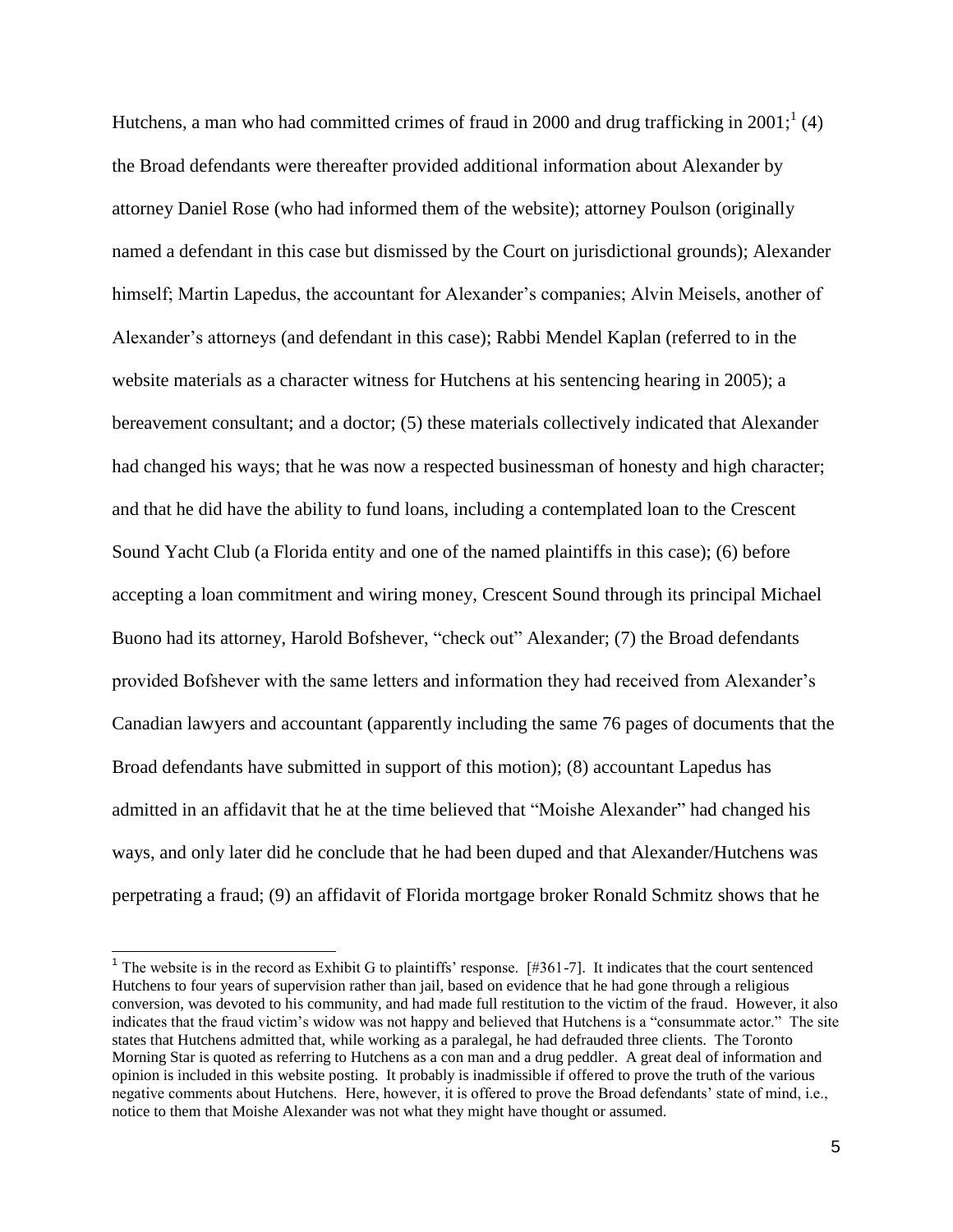too learned that Alexander was Hutchens and had a criminal record, but after being reassured by Alexander, Poulson and others, he developed the impression that he was a changed man and could perform on the loan commitments that had been issued; (10) an affidavit of a loan consultant, Gary Fioretti, on which plaintiffs rely, does not indicate that the Broad defendants knew of or intentionally participated in the alleged advance fee scam that is the subject of this case; (11) the Broad defendants represented 308 Elgin in regard to a loan to Thomas Mahoney, which did close on July 18, 2008, which further corroborates that they did not knowingly advance any criminal scheme; and (12) the only time the Broad defendants met with Alexander in person was a meeting in attorney Meisels' office on September 14, 2008, and soon thereafter, the Broad and Cassel law firm terminated its representation of Alexander and 308 Elgin.

In response, plaintiffs provide evidence that in several respects is the same as the Broad defendants' evidence. Their evidence indicates that the Broad defendants received information in April and early May 2008 raising concerns about 308 Elgin. [#361-2, -3]. Then, on May 20, 2008, they were alerted to the Jewish Whistleblower website. [#361-5, -6, -7]. On June 20, 2008, 308 Elgin issued a loan commitment to Crescent Sound for a \$44.8 million loan, which required advance or commitment fees totaling \$265,000. Prior to accepting the commitment and paying the advance fees, Crescent Sound's principal Michael Buono directed Crescent Sound's lawyer Harold Bofshever to confirm the legitimacy of Alexander and 308 Elgin. [#5-2] ¶8. Broad attorney Carl Romano responded with assurances that Alexander had the ability to go forward and sent Bofshever the same package of reference letters from Poulson, Spiro, Lapedus and others that has been submitted in support of the pending motion. [#322-1]. However, Romano did not inform Bofshever that Alexander was actually Hutchens or that he was a convicted criminal. He has testified in a deposition that he did not provide that information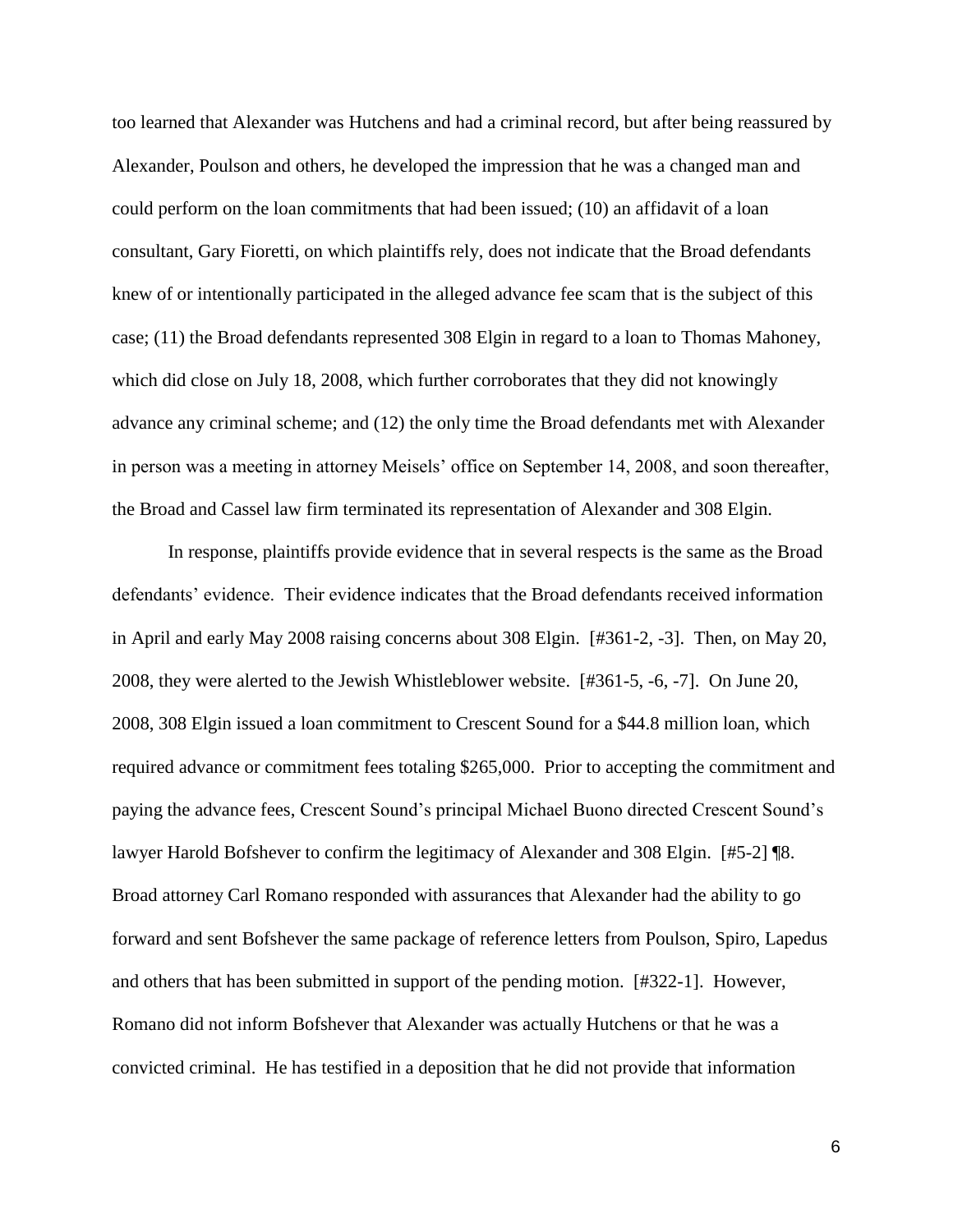because he believed that it would violate professional conduct rules to divulge negative information about a client. [#339-1] at 50-51, 58. Crescent Sound wired advance fees on July 11, 2008, based on the information received from Romano. [#5-2] ¶¶9-11. Buono learned of Alexander's criminal record on July 29, 2008, but when Bofshever confronted Romano and Gaché about this, "Gaché's angry retort was that Alexander had found religion and had changed his ways."  $[#363]$  [26(b).

The Broad defendants are not seeking dismissal of the negligent misrepresentation claim against them. Without commenting on the merits of that specific claim, I will say only that their decision to provide Crescent Sound's attorney Harold Bofshever with the "good stuff," meaning all the accolades and reassurances that the Broad defendants received, while omitting the negative facts that "Moishe Alexander" was actually Sandy Hutchens and had a criminal record, including a fraud conviction, exposes them to liability on that claim. It is difficult for this Court to conceive that a prospective borrower would not consider that to be important information that the borrower would want to have before committing to do business and to advance substantial advance fees to Alexander or associated individuals or entities. If the Broad defendants truly felt that their hands were tied by the professional conduct rules, they had the option of withdrawing from the representation rather than providing Bofshever with materially incomplete information.

The issue before the Court, however, is whether plaintiffs have come forward with enough evidence to send the RICO claim against the Broad defendants to a jury, that is, whether there is a genuine dispute of material fact as to whether the Broad defendants committed a violation of RICO. That is a very serious charge and must be considered with a degree of caution and circumspection. As this Court recognized in its November 1, 2011 order in this case, the "threat of treble damages and injury to reputation which attend RICO actions justify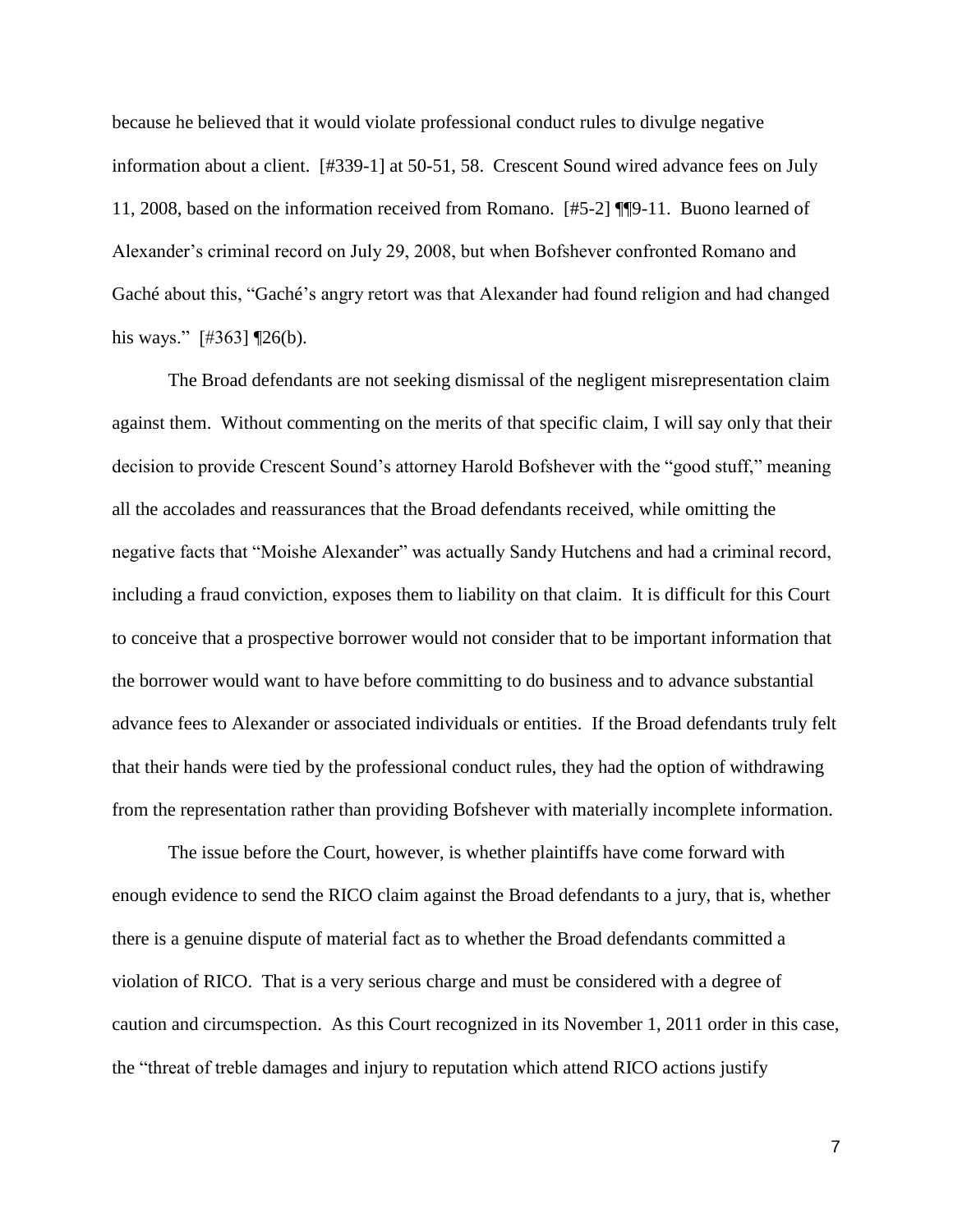requiring plaintiff to frame its pleadings in such a way that will give the defendant, and the trial court, clear notice of the factual basis of the predicate acts." *Cayman Exploration Corp. v. United Gas Pipe Line Company*, 873 F.2d 1357, 1362 (10th Cir. 1989). That admonition certainly applies to RICO claims against attorneys, as against others, and I continue to take it very seriously as I consider the summary judgment motions.

Plaintiffs assert that the defendants in this case violated RICO either by violating 18 U.S.C. § 1962(c) or (d). Amended Complaint [#175] ¶ 95-111. To prove a violation of 18 U.S. C. § 1962(c), plaintiffs must prove that these defendants (1) conducted or participated, directly or indirectly, in the conduct (2) of an "enterprise" (3) through a "pattern" (4) of "racketeering activity." *See, e.g.*, *Tal v. Hogan*, 453 F.3d 1244, 1269 (10th Cir. 2006). Section 1962(d), as applied to this case, requires proof of a conspiracy to violate § 1962(c).

An "enterprise" is "any individual, partnership, corporation, association, or other legal entity, and any union or groups of individuals associated in fact although not a legal entity." 18 U.S.C. § 1961(4). A "pattern" involves two or more acts, sometimes called "predicate acts," of racketeering activity. *Id.* § 1961(5). "Racketeering activity," as relevant in this case, includes any act which is indictable for wire fraud. *Id*. § 1961(1). Wire fraud occurs when a person uses interstate wire, radio, or television communications in furtherance of a scheme to defraud. 18 U.S.C. § 1343. *See Tal*, 453 F.3d at 1263. A scheme to defraud '"connotes a plan or pattern of conduct which is intended or is reasonably calculated to deceive persons of ordinary prudence and comprehension.'" *U.S. v. Stewart*, 872 F.2d 957, (10th Cir. 1989)(citation omitted).

A person can be a conspirator under subsection (d) by '"adopting the goal of furthering or facilitating the criminal endeavor without committing or agreeing to commit two or more of the predicate acts." *U.S. v. Randall*, 661 F.3d 1291, 1297 (10th Cir. 2011) (criminal RICO case)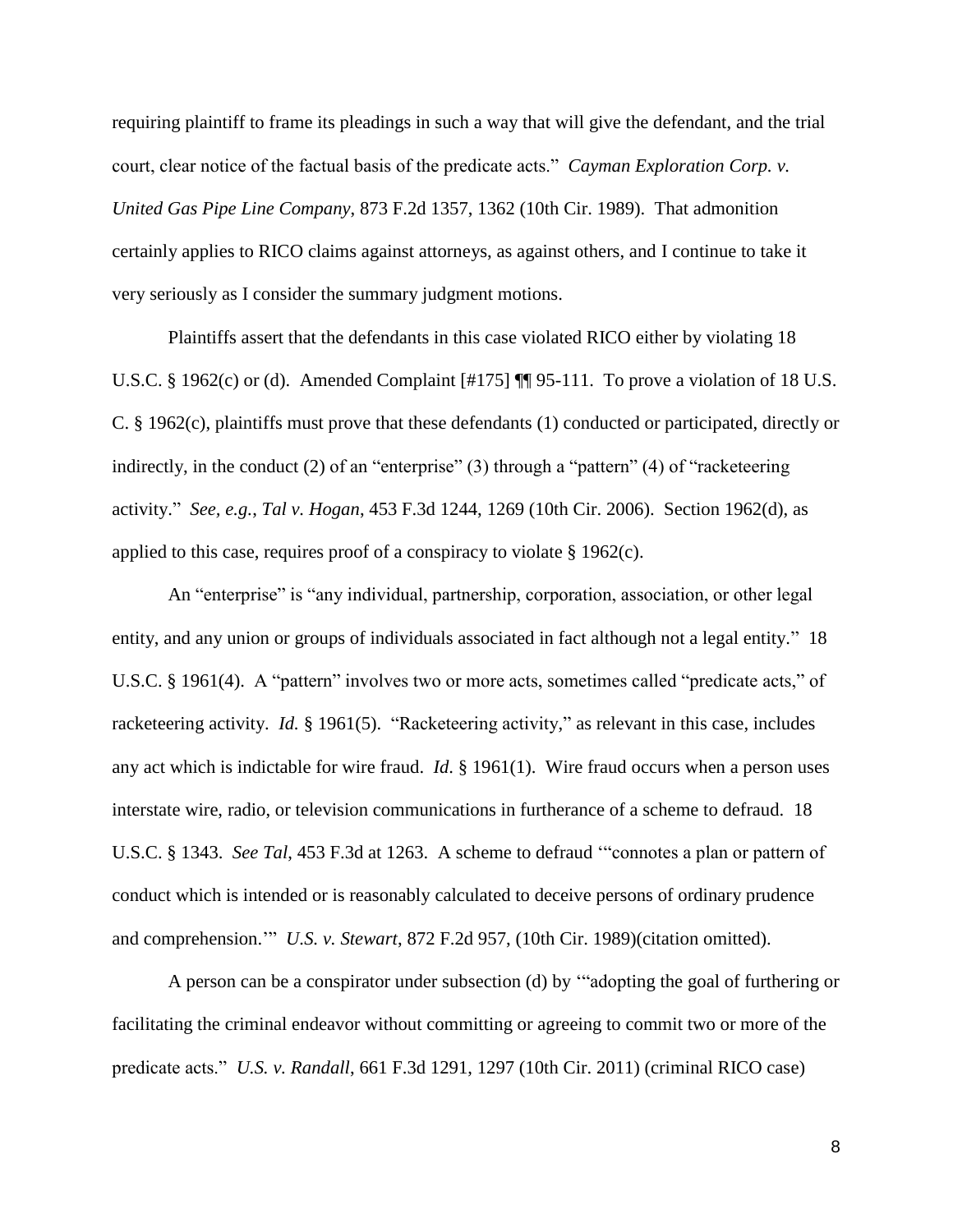(internal quotation marks and citation omitted). In other words, to prove a RICO conspiracy claim against the Broad defendants, plaintiffs would have to prove that they intended to further an endeavor that, if completed, would be a violation of 18 U.S.C. § 1962(c). *Gen. Steel Domestic Sales, LLC v. Denver Better Bus. Bureau*, No. 07-cv-1145, 2009 WL 535780, at \*23 (D. Colo. March 2, 2009) (Ebel, J). "In order to state a viable claim under the conspiracy provision of RICO, a plaintiff must allege (1) that the defendant agreed to participate in the operation or management of the enterprise itself, and (2) that the defendant further agreed that someone would commit at least two predicate acts." *Id.* A conspirator need not himself have agreed to commit the two or more predicate acts required. Rather, he violates § 1962(d) if he has adopted the goal of furthering or facilitating the unlawful endeavor. *Cf. Randall*, 661 F.3d at 1297 (criminal RICO case). Mere association with co-conspirators is not enough. *See, e.g.*, *Brooks v. Bank of Boulder*, 891 F. Supp. 1469, 1479 (D. Colo. 1995). In order to survive the pending motion, plaintiffs must come forward with evidence establishing the existence of a genuine issue of material fact that, if resolved in their favor, would support the elements of a RICO conspiracy claim.

The essence of the RICO violation alleged in this case is that Hutchens created a scheme to extract advance fees from prospective borrowers in the United States by committing to loans that he had no ability or intention to fund. Plaintiffs allege that as part of this scheme he attempted to hide his identity and his criminal history both by failing to disclose those facts and by the use of aliases. As indicated above, plaintiffs are not contending that the loans for which they applied should have been funded. If Hutchens did mastermind a scheme as plaintiffs have alleged, then prospective borrowers who did not qualify for the loans they were seeking might be ideal targets. Plaintiffs allege, however, that Hutchens knew that he had no ability to fund the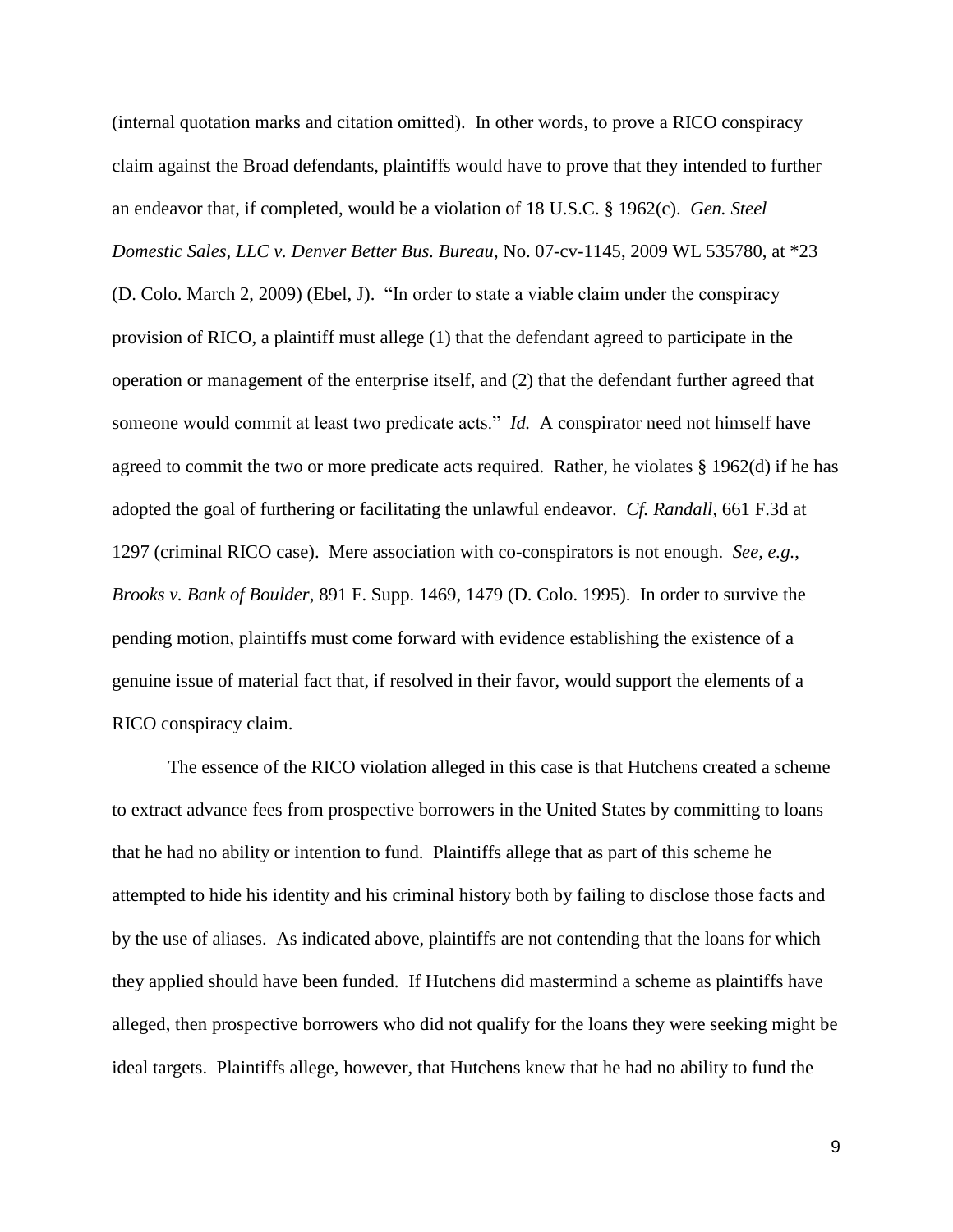loans, either individually in most cases or, at a minimum, collectively in the amounts to which his companies "committed." Their evidence of this appears to rest heavily, at least at this point, on the shoulders of Martin Lapedus, although they refer to certain other evidence such as communications from TD Canada Trust and Paul Riley.

The Broad defendants were originally accused of aiding and abetting this scheme, and thus aiding and abetting the RICO violation, but plaintiffs have abandoned that claim. Instead, they assert that the Broad defendants conspired to violate RICO. It is undisputed that from and after May 20, 2008, the Broad defendants knew that Moishe Alexander was actually Sandy Hutchens and that Hutchens had a criminal history, including one for fraud, but the Broad defendants did not disclose that information to attorney Bofshever when he was doing his due diligence investigation on behalf of Crescent Sound. In that sense they did assist Hutchens in the perpetration of his alleged RICO violation upon Crescent Sound. If they concealed these facts from other prospective borrowers (they have indicated that there were only a handful of prospective borrowers with whom they had contact after being informed of the Jewish Whistleblower website), then they assisted Hutchens to that extent as well. Their actions expose them to possible liability on the negligent misrepresentation claim.

Plaintiffs, however have not come forward with evidence, direct or circumstantial, that creates a genuine dispute of fact as to whether the Broad defendants knew or believed that Hutchens and his companies did not have the ability and the intention to fund loans to Crescent Sound and other prospective borrowers in Florida. The Broad defendants did not have a history with these clients. They were showered with references, before and after the discovery of the Jewish Whistleblower website. Those included a reference letter from Mr. Meisels dated August 13, 2008, discussed later in this order. They withdrew from the representation after six months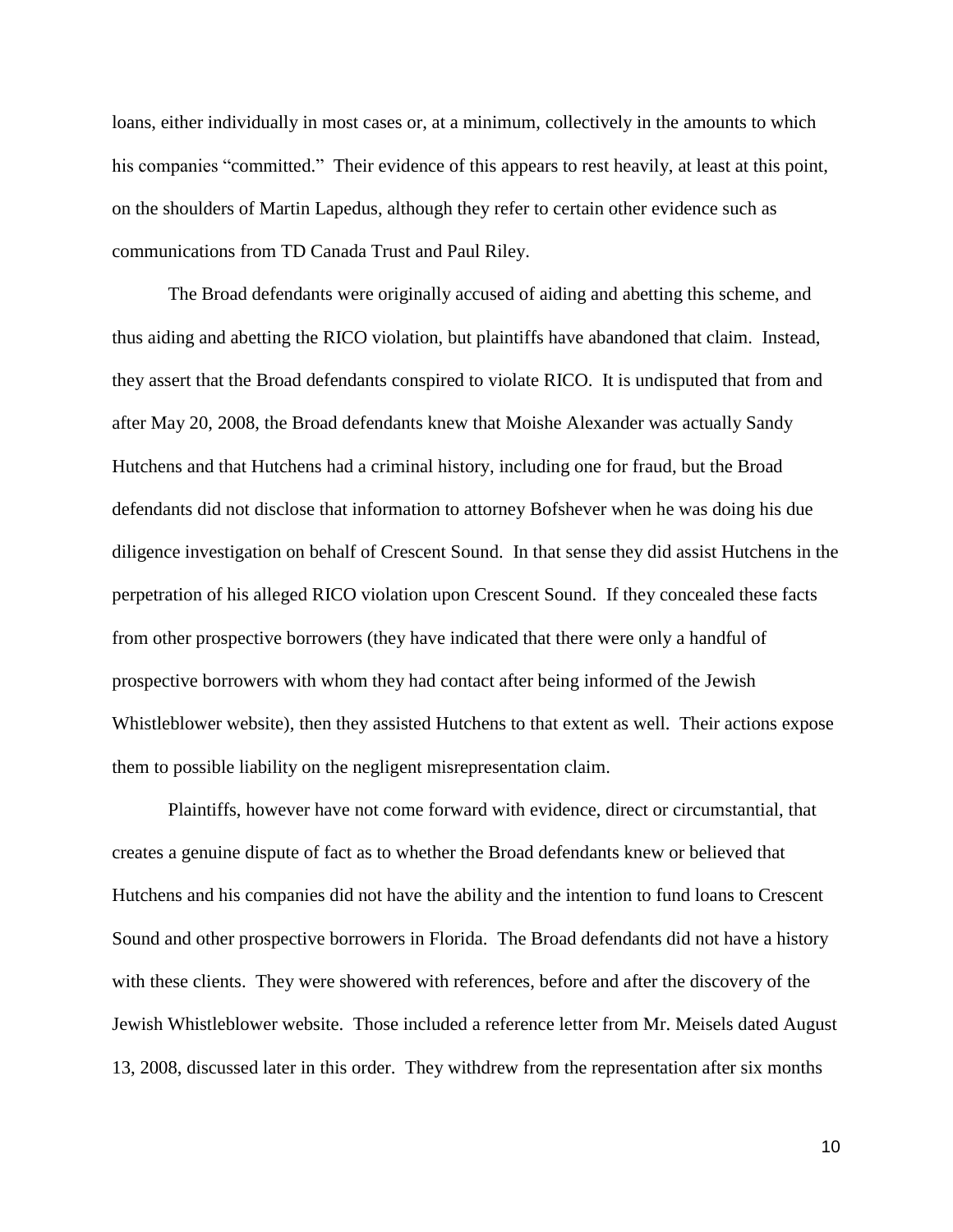and, in particular, after whatever occurred during the September 14, 2008 meeting in Mr. Meisels' office.

I would grant this motion but for the fact that plaintiffs have not been provided the opportunity to obtain documents that may bear on what the Broad defendants knew and when they knew it. I will address that issue in ruling on discovery disputes later in this order. As to the Broad defendants only, I grant leave to renew their motion if discovery provides plaintiffs with nothing more than what plaintiffs have shown to date. If plaintiffs do not have the goods after further discovery is provided, I will not permit them to drag the Broad defendants through a RICO trial.

# **The Hutchens Defendants' Motion for Summary Judgment Pursuant to F.R.C.P. 56 Re: The Expiration of the Applicable Statues of Limitations [#323]: DENIED.**

The Hutchens defendants essentially are asking for a determination of law regarding the periods of limitation applicable to plaintiffs' RICO and conversion claims. A civil RICO claim is barred if it is not commenced within four years after the cause of action accrued. *Agency Holding Corp. v. Malley-Duff & Assocs.*, 483 U.S. 143, 152 (1987). The cause of action accrues when the plaintiff knew or should have known of his injury. *Rotella v. Wood*, 528 U.S. 549, 553-559 (2000). The period of limitation applicable to a common law conversion claim is two years after the cause of action accrues. C.R.S. § 13-80-102(1)(a); *McGee v. Hardina*, 140 P.3d 165, 167 (Colo. App. 2005). *But see Curtis v. Counce*, 32 P.3d 585, 588 (Colo. App. 2001) (three years). The cause of action accrues when the wrongful possession is discovered or should have been discovered by the exercise of reasonable diligence. C.R.S. § 13-80-108(7); *McGee*, 140 P.3d at 167.

The motion asserts that the causes of action under RICO and for common law conversion accrued when the particular plaintiff's loan commitment was terminated. By that theory, a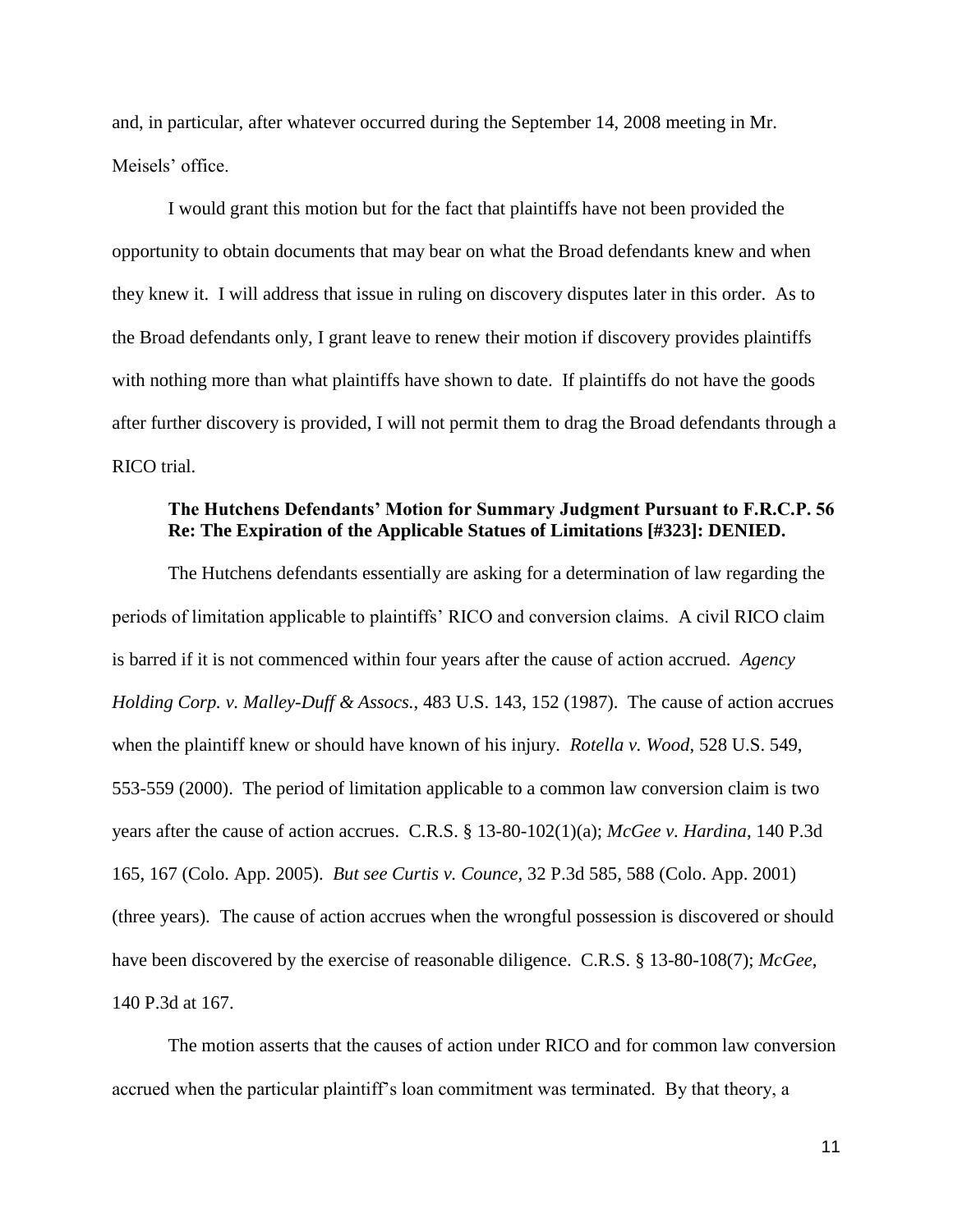particular plaintiff's RICO claim would be barred if the commitment was terminated on or before April 15, 2007 (the complaint in this case having been filed on April 15, 2011); a conversion claim would be barred if the commitment was terminated on or before April 15, 2009. As for specific plaintiffs, the motion states only that Crescent Sound's conversion claim should be deemed barred because the loan commitment was terminated on or before August 5, 2008, when Alexander (Hutchens) sent a letter to Gary Fioretti and Walter St. Surin that strongly implies but does not appear to state directly—that the loan would not be funded. [#276] at 62-78.

Plaintiffs respond that the Hutchens defendants have not come forward with any evidence regarding the application of the four-year RICO statute to any plaintiff, and that when Crescent Sound discovered that it had a claim for conversion is a matter of speculation. In reply, the Hutchens defendants return to the theme that these causes of action accrued when each particular plaintiff's loan commitment was terminated.

I get the impression that neither party's heart was in this motion, which perhaps is understandable given the number of motions and the enormous volume of briefing and exhibits that they have been filing. The defendants assert, but do not attempt to explain, that plaintiffs' causes of action must have accrued when their various loan commitments were denied. Plaintiffs ignore that and simply assert that defendants have not presented facts showing that it is beyond genuine dispute that they discovered their injuries before April 15, 2007 or April 15, 2009 as the case might be. Suffice it to say that the Court is not satisfied that the Hutchens defendants have established a basis for summary judgment based upon the statute of limitations as to any plaintiff.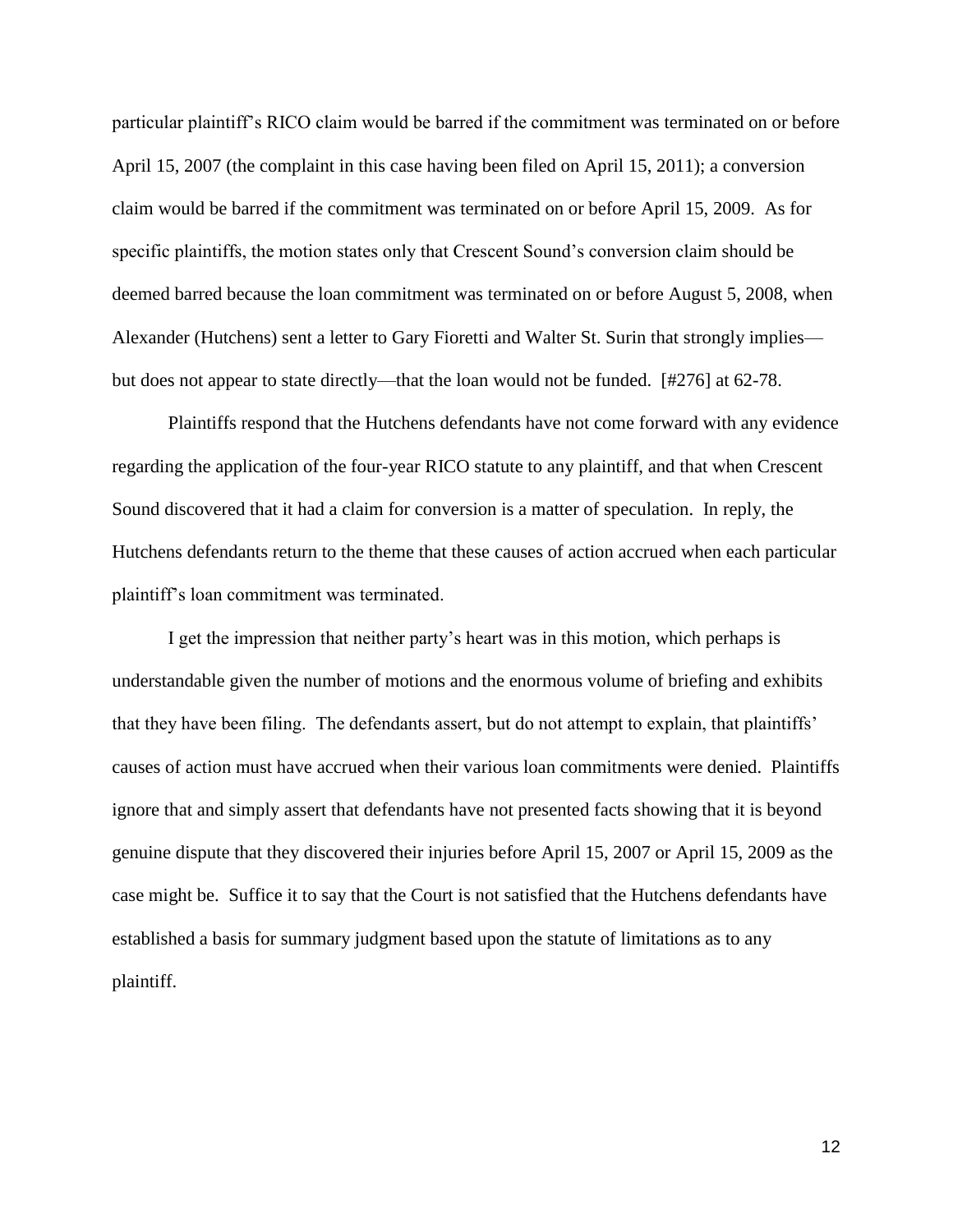## **Defendant Tanya Hutchens and the Tanya Hutchens Entity Defendants' Motion for Summary Judgment Pursuant to F.R.C.P. 56 [#324]: DENIED.**

Based upon my review of the motion [#324], the response [#368], the reply [#378], and their respective exhibits, as well as my knowledge of the allegations and evidence presented throughout the voluminous motion history of this case, it is evident that there are genuine disputes of material fact regarding the role that Mrs. Hutchens and the "Entity Defendants" played in the alleged scheme.

# **Defendants Alvin Meisels' and Blaney McMurtry LLP's Motion for Summary Judgment [#325]: DENIED.**

Because of the tentative settlement of plaintiffs' claims against Blaney McMurtry LLP, *see* Notice [#375], I consider this motion only as it relates to Alvin Meisels individually. Mr. Meisels indicates that he is a barrister, and that his practice focuses on commercial litigation. Meisels Affidavit [#325-1] ¶2. His lawyer stated during the January 4, 2013 hearing that his involvement was simply as litigation counsel. According to Mr. Meisels' affidavit, he undertook that representation after being provided with references from another attorney for Mr. Hutchens, Michael Spiro; from an acquaintance and client, Heshi Kuhnreich; and from two rabbis, Mendel Kaplan and Shlomo Eliyahu Miller. *Id.* ¶4. He acknowledges that Mssrs. Spiro and Kuhnreich told him about Hutchens' criminal record. All four gentlemen assured him, however, that Hutchens and his wife had turned their lives around. *Id.* As the representation developed, Hutchens provided him with financial information. Attorneys Poulson and Spiro said that they had represented Hutchens in closing numerous transactions, and that he and his companies had the ability to fund large mortgage transactions. Mr. Meisels states that accountants Lapedus and Chuck Lilly confirmed assets, as did information he was provided from TD Canada Trust. *Id.*  ¶¶6-7. A letter from accountant Lapedus dated August 12, 2008 and attached to the Meisels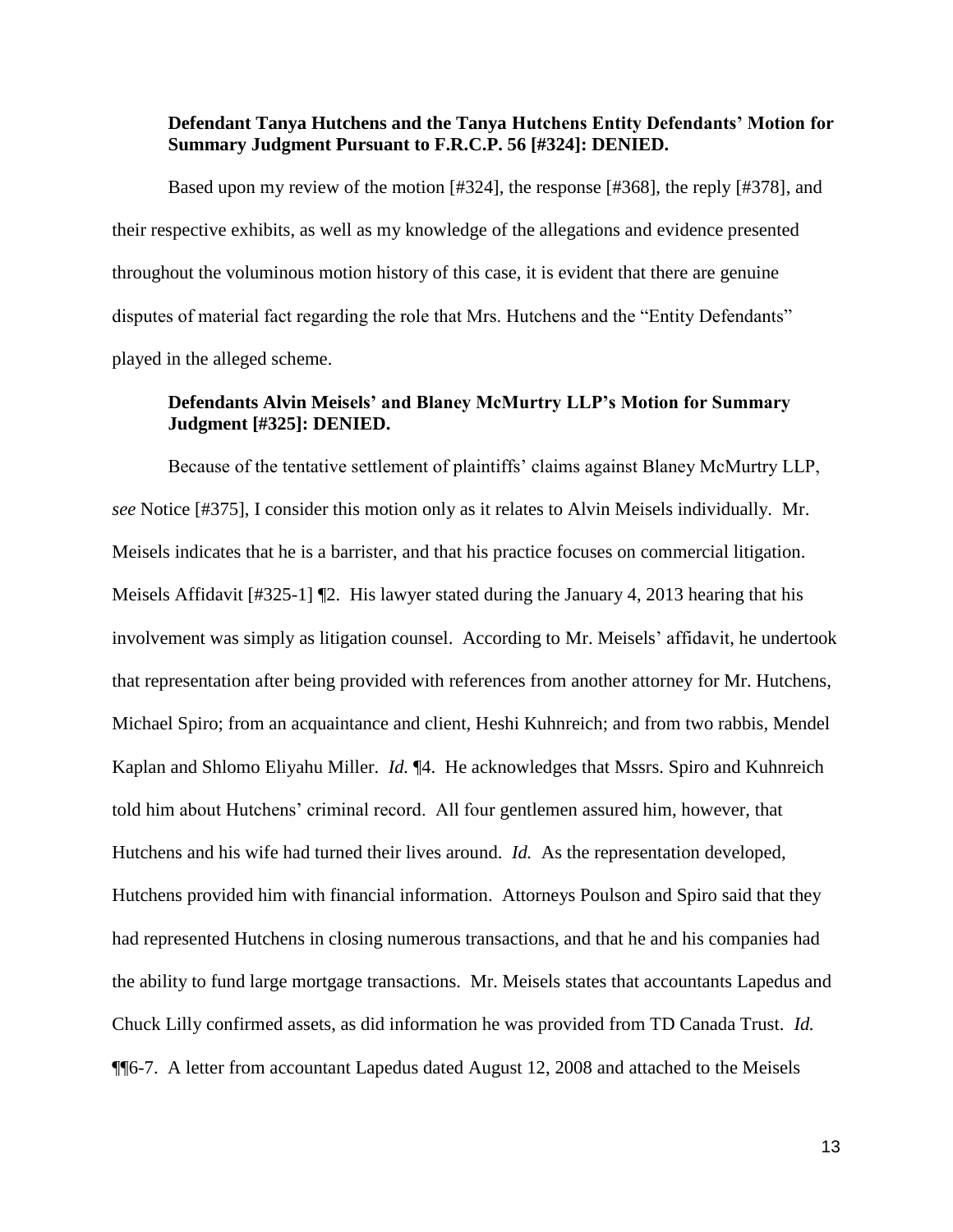affidavit as Exhibit A, [#325-1] at 10, states that there were sufficient funds as of that date in the accounts of companies related to "Moishe Alexander" to finance a \$2.8 million project.

Mr. Meisels represented Sandy Hutchens and related entities (defendants Canadian Funding Corporation; First Central Mortgage Funding, Inc.; First Central Holdings, Inc.) from approximately 2004 to March 2010.  $Id.$   $\P$ 3.<sup>2</sup> It does not, however, support the proposition that he served solely as litigation counsel. For example, according to a January 26, 2010 letter to J.C. Hearne, II, a North Carolina attorney, Mr. Meisels served as General Counsel to First Central Mortgage Funding, Inc. and its principals. [#359-6].

In a letter to Carl Romano of Broad & Cassel dated August 13, 2008 (alluded to in regard to the Broad defendants' motion; attached as Exhibit B to the Meisels affidavit, [#325-1] at 12), Mr. Meisels states that he acts for "Moishe Alexander and the corporation through which he transacts business as a private mortgage lender and financier." He advises Romano that, based on his review of the net worth statements of Mr. Alexander and his corporations and information provided by accountants Lapedus and Lilly, "I hereby verify that our client and his corporations have assets well in excess of what is required to fund this transaction . . . ." He adds: "If you have any questions relating to this matter, I will be please [sic] to assist you, subject to the constraints of solicitor-client privilege and the consent of my clients. You may provide a copy of this letter to the attorney for the borrower." *Id.* This letter implies that Mr. Meisels was acting as a "solicitor;" it plainly indicates that he was providing information and assurances to Florida counsel regarding his clients' assets and ability to fund a substantial project.

Mr. Meisels states in his affidavit that "[t]he purpose of this correspondence was not for the guidance of others in their business transactions, nor did I have any knowledge or expectation

<sup>&</sup>lt;sup>2</sup> In their amended and supplemental motion for class certification, plaintiffs have added Northern Capital Investments Ltd. and Great Eastern Investment Fund, LLC to their list of Hutchens entities that issued loan commitments. [#363].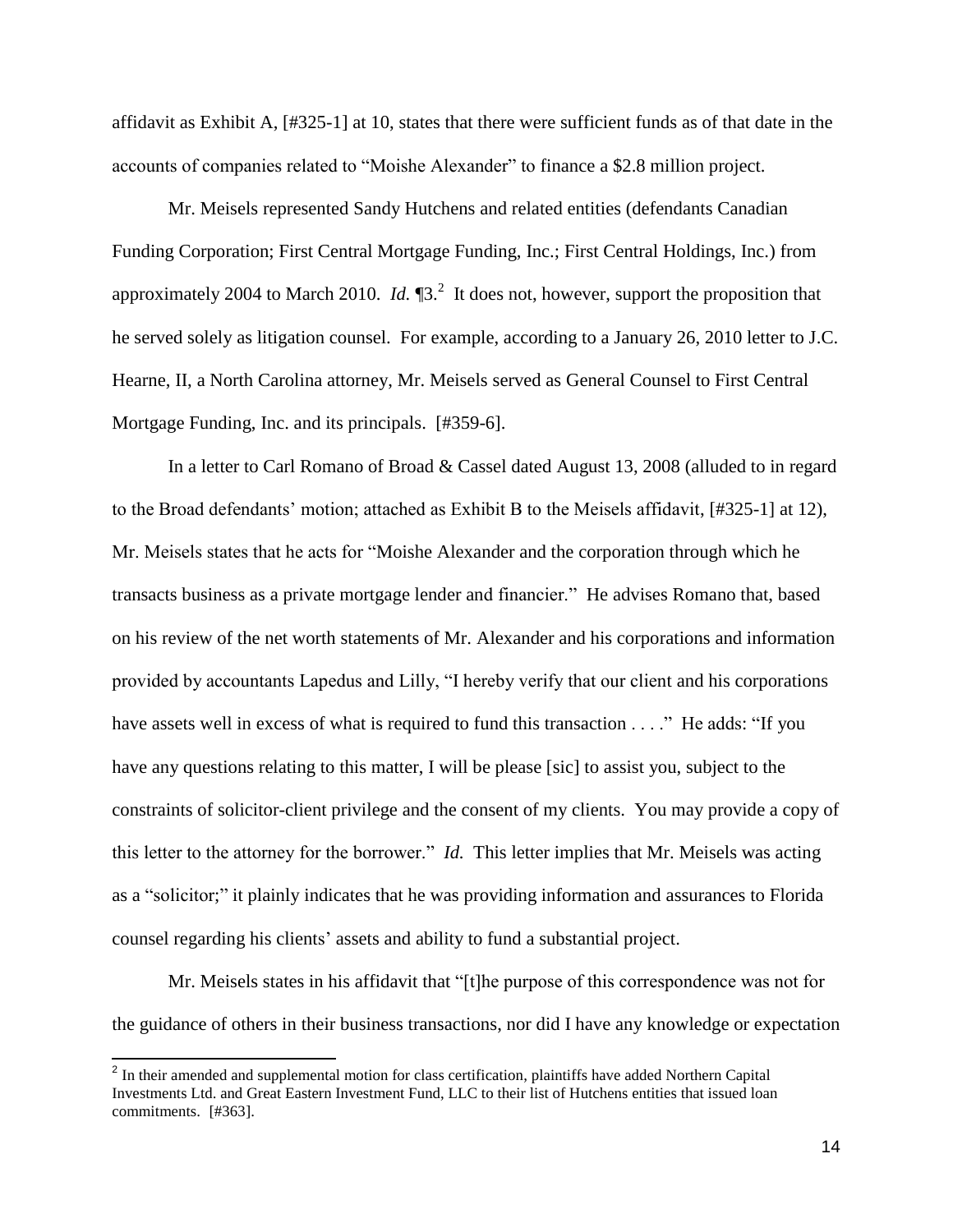that the representations made therein would be forwarded to and relied upon by unknown third parties." [#325-1] ¶7. This legalistic sentence baffles me. What conceivable reason could there be for providing this information to Broad and Cassel if not to guide others in their business transactions?

A loan broker named Leon Franklin claims that he was looking for real estate loans on behalf of several clients when he came across a website for First Central Mortgage Funding Inc. Franklin Affidavit [#97-10] ¶3. After contacting First Central and speaking to "Fred Hayes," he asked for references, and was told that First Central's lawyer (apparently referring to Mr. Meisels) could provide verification. *Id.* ¶4. After submitting loan packages to First Central, Franklin was informed that First Central was not what it was represented to be, and that the person behind it was Sandy Hutchens who was using a number of aliases. *Id.* ¶11. Franklin called Fred Hayes, who denied he was Moishe Alexander, although he said that he knew Alexander, and that Alexander was not associated with First Central. *Id.* ¶13. Mr. Franklin then received an email from Mr. Meisels "vouching for the bona fides of FCMF" according to Franklin. *Id.* 14. There is evidence in this case that Fred Hayes was another alias of Sandy Hutchens.<sup>3</sup>

On September 22, 2009 Mr. Meisels sent an email to Leon Franklin, whom he describes in his Affidavit as a "purported loan broker." I do not know whether this is the email to which Franklin referred in his affidavit, although by its content it could be. Mr. Meisels confirmed that he was acting for Canadian Funding Corporation, First Central Mortgage Funding, Inc., several related companies, and their respective directors. Ex. C to the Meisels Affidavit. He criticizes

 $3$  In their amended and supplemental motion for class certification [#363] plaintiffs add "Alexander MacDonald" and "Mathew Kovce" to the list of aliases that they allege Sandy Hutchens used in carrying out his scheme.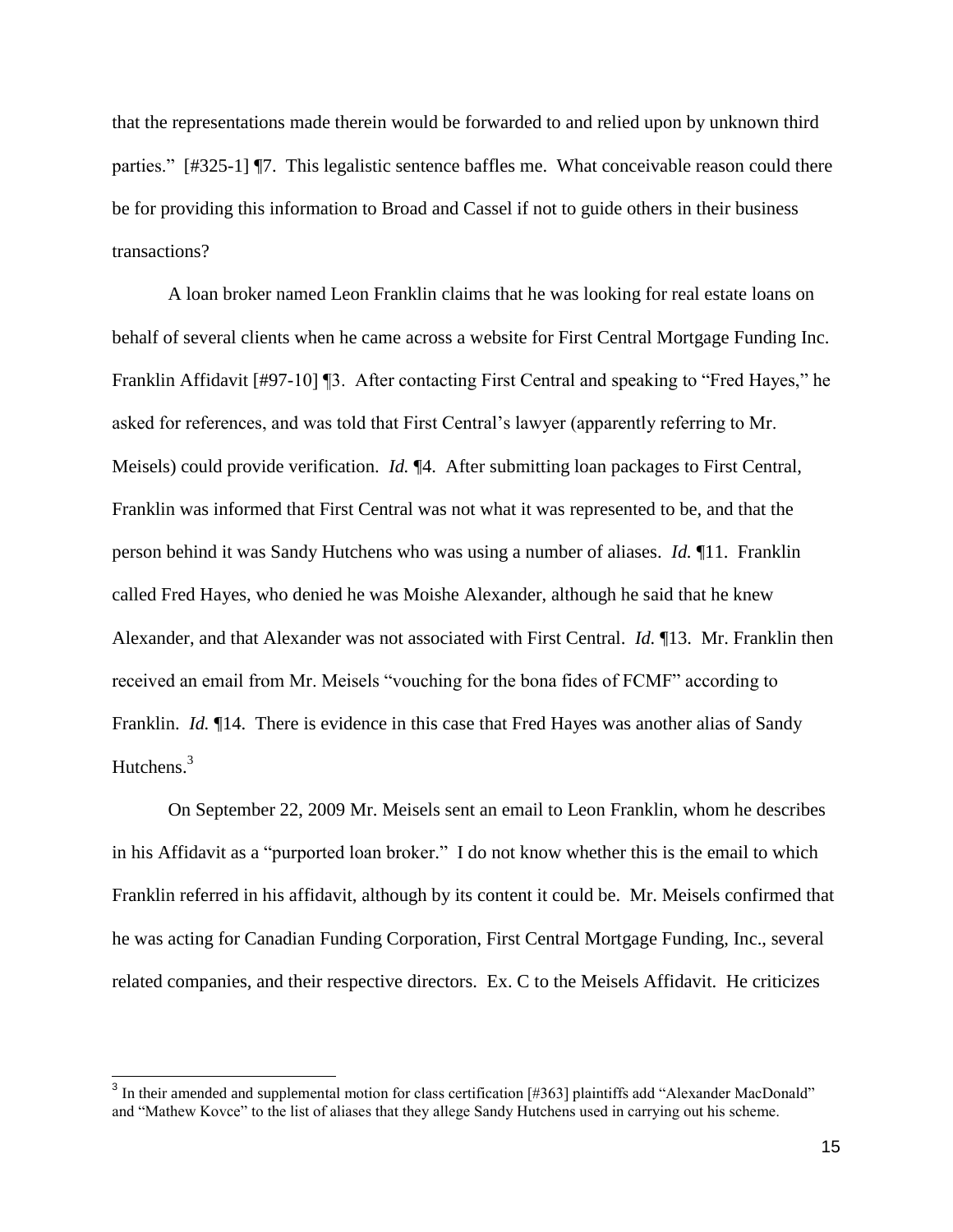Mr. Franklin for, among other things, encouraging loan applicants to question his clients' bona fides. He states:

I have acted for CFC, First Central and their principals for over four years. They operate legally and have funded hundreds of mortgage loans. The directors of these companies guard their privacy very strictly and neither I nor their other lawyers will disclose their identities or confidential financial information. If this type of background information was a precondition for doing business with my clients, you should have made that clear at the outset before proceeding to invite and submit numerous mortgage applications.

The remainder of the email defends his clients' practices with respect to loan advance fees and threatens legal action against Mr. Franklin's firm and him personally if loan applicants who have forfeited their advance fees due to non-compliance or inaccurate disclosures pursue legal action or complaints to regulatory authorities. *Id.* In his affidavit Mr. Meisels states that this email was "not for the guidance of others in their business transactions, nor did I have any knowledge or expectation that the representations made therein would be forwarded to and relied upon unknown third parties." [#325-1] ¶9. Again, that statement is incredible on its face. The threat of litigation does, however, sound like litigation counsel.

On October 7, 2009, Mr. Meisels sent an email to Dwight Bainbridge. Ex. D to Meisels Aff. [#325-1 at 19-20]. This apparently was his first direct communication with the Colorado Golf Club or CGC Holding Company, Inc. Affidavit  $\P 11$ . In the letter he states, "I expect to become more involved as this matter moves toward closing." Unless Mr. Meisels was contemplating litigation then, before the loan was even set to close, then in what capacity was he planning to become more involved? Mr. Bainbridge has indicated that during a telephone conversation among Mr. Meisels, CGC Holding's lawyer David Isbell, and himself that took place before CGC Holdings submitted advance fees, Mr. Meisels indicated that he had represented First Central Mortgage in many closings, and that he could personally vouch for its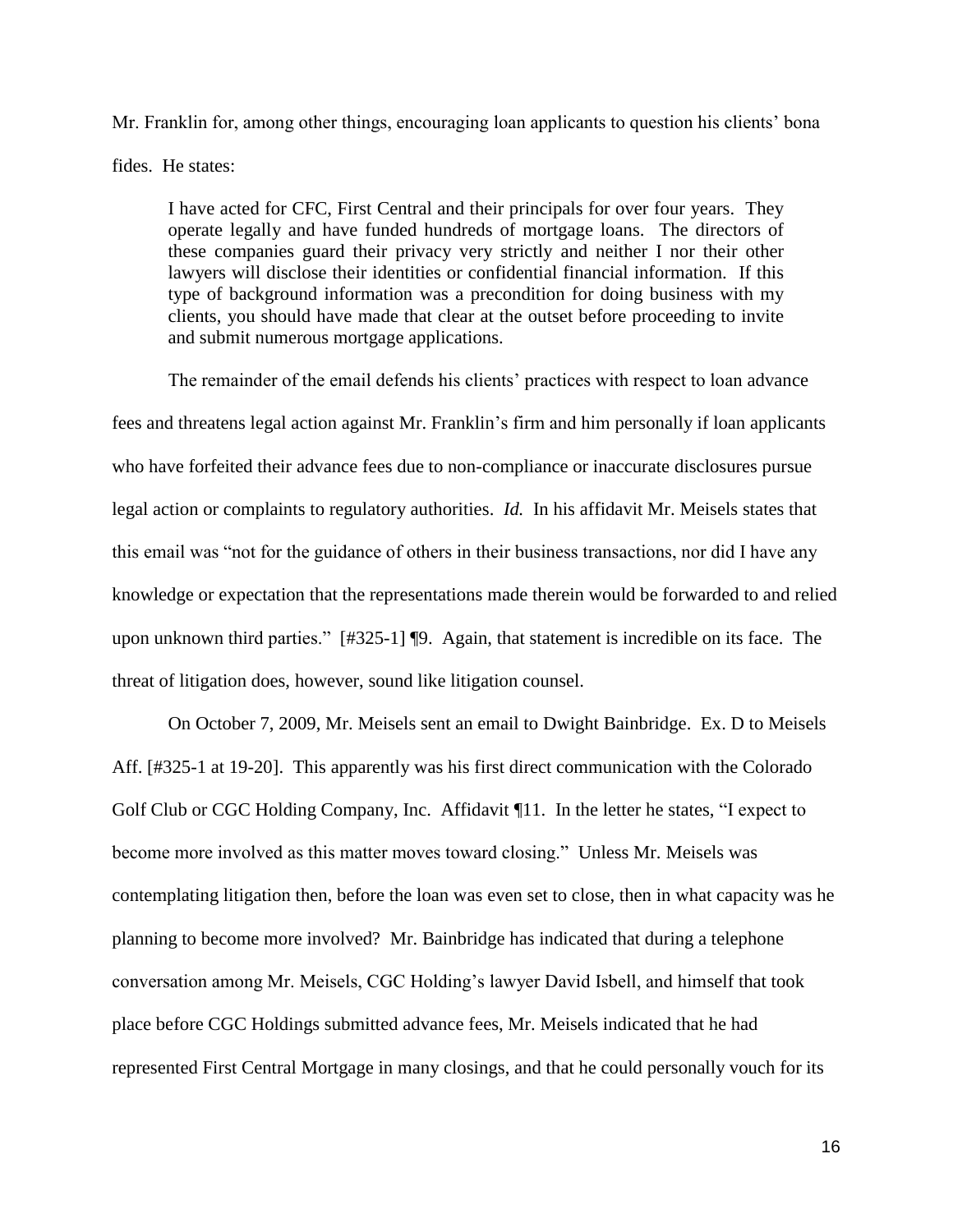legitimacy as well as the legitimacy of Fred Hayes. According to Mr. Bainbridge, Mr. Meisels

did not tell him about Fred Hayes' identity or criminal record. The statements concerning the

phone call are disputed.

Mr. Meisels' Affidavit closes with the following paragraph:

I specifically deny having any obligation in law or otherwise to have communicated with Plaintiffs in this proceeding regarding the criminal history of Sandy Hutchens, as alleged in the Complaint. In any event, the transaction and conduct complained of by Plaintiffs had already taken place before my involvement. Furthermore, I specifically deny having "*vouched for the bona fides of Sandy Hutchens, Jennifer Hutchens and the entities under which Sandy Hutchens conducted an advance fee loan fraud: CFC, FCMF and 308 Elgin . . ."*  as alleged in the Complaint. Not only did I have no such communications with Mr. Bainbridge, but, in fact, I had no involvement in the matter regarding this proceeding until early October 2009, well after Colorado Golf Club had completed its loan application, tendered fees and the loan commitment had issued, and even then, only in my capacity as lawyer for First Central and/or its principals and employees. I deny having conspired or aided and abetted the other Defendants in this proceeding as alleged.

*Id.*  $\P$ 13 (emphasis in original). I am somewhat surprised that Mr. Meisels takes the position, or at least subscribed to an affidavit asserting the position, that he had no obligation in law or otherwise to reveal what he knew about Sandy Hutchens when he was plainly vouching for his bona fides. There may be some fine parsing of words in this paragraph. To some extent it reads more like an answer to a complaint than a sworn statement of facts.

In their response to the pending motion, plaintiffs offer evidence that Mr. Meisels was called for references on Moishe Alexander and Moshe ben Avraham, both being aliases of Sandy Hutchens. [#5-1] ¶4. They have produced an article dated October 26, 2010 in the Toronto Sun by a Mark Bonokoski entitled "Under yet another name . . . Sandy Hutchens is back in business with a new company," in which the author reports that after Hutchens' conviction and sentence, he had "morphed into Moishe Hutchens," and that in business he operated as Moishe Alexander. [#5-1] at 8. The author attempted to contact Hutchens, who referred all comments to his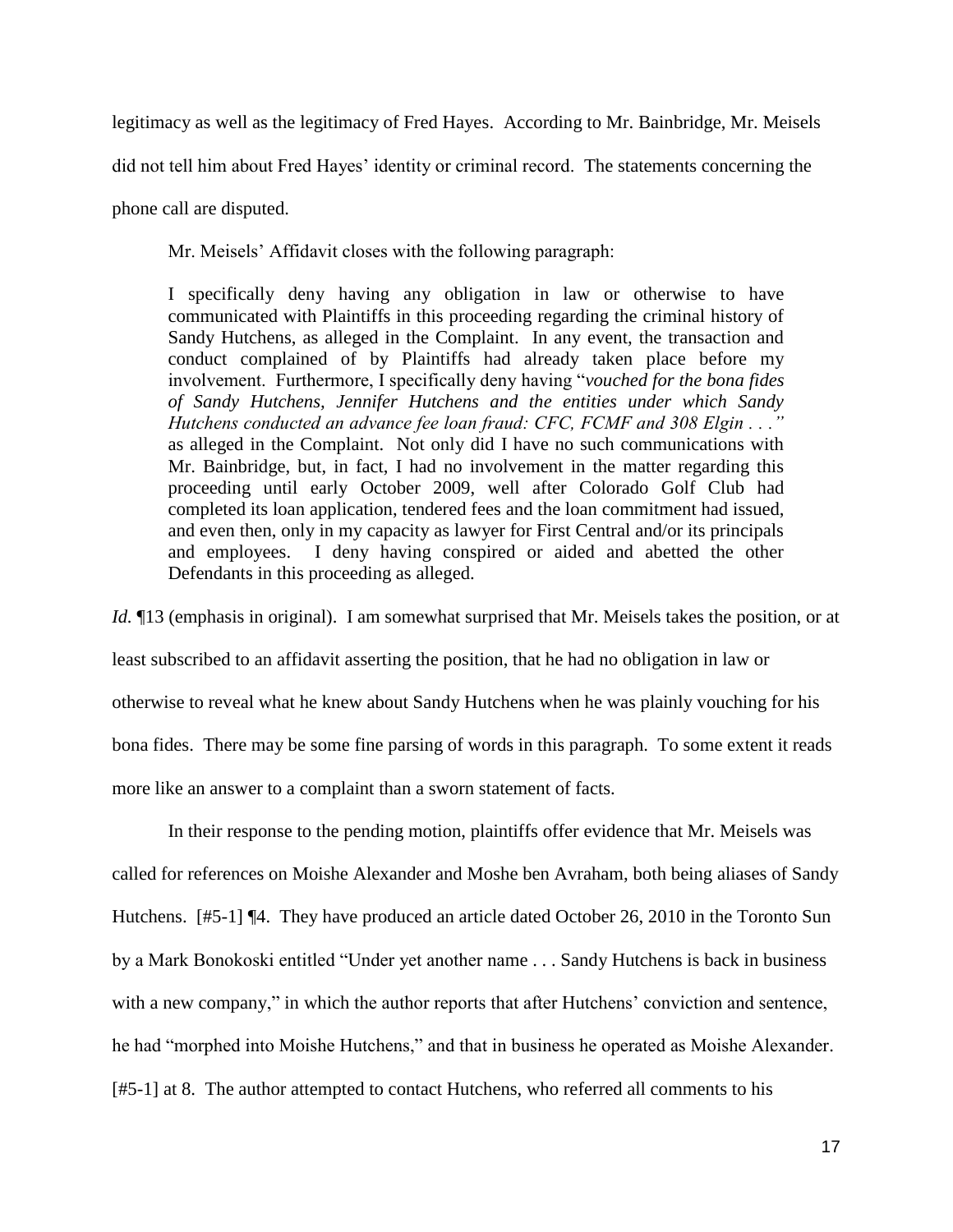lawyers, Lou Strezos and Alvin Meisels. Mr. Meisels is quoted as saying, "He's gone a long way to rehabilitate himself and, contrary to suspicions (anyone) might have, I am satisfied myself that the fellow is genuine. He's closed a multitude of financial deals (since being convicted of fraud)—certainly more than 15, certainly more than a score—and I am satisfied that they are all legitimate. And those (financial deals) that did not close, did not close for legitimate reasons." *Id.* at 8-9 (parentheticals apparently were inserted by the author). However, this article states that another Toronto lawyer, Ian Stuart Hennessey, had been disbarred this year "for his past involvement in assisting Sandy Hutchens, through 'knowingly (being) involved in fraudulent mortgage transaction.'" *Id.* at 9.

Plaintiffs claim that Mr. Meisels confirmed to at least 25 potential borrowers that the Hutchens defendants were legitimate lenders. In support of that claim they provide (1) Mr. Meisels' letter to Romano dated August 13, 2008; (2) an affidavit from Mr. Bainbridge dated April 8, 2011 [#5-1]; and (3) the affidavit of Leon Franklin (who accounts for approximately 20 of the alleged 25 prospective borrowers). The Bainbridge affidavit states that after learning of a Toronto Sun article around the beginning of 2010 about Sandy Hutchens and his aliases, including Moshe Ben Avraham with whom Bainbridge had dealt, Bainbridge telephoned Mr. Meisels for an explanation. Meisels confirmed that Hutchens was Avraham but denied that Fred Hayes was a Hutchens alias. He said Hutchens had found religion and was a changed man. *Id.*  ¶4. Bainbridge also states that prior to September 14, 2009, when Colorado Golf Company wired advance fees to First Central, he had a telephone conference with Mr. Meisels, who said (1) that he was well acquainted with FCMF and the principals thereof, (2) had represented them since the formation of FCMF, (3) had presided over many closings, and (4) could personally vouch for their legitimacy and performance. *Id.* ¶6. This is contrary to Mr. Meisels' affidavit.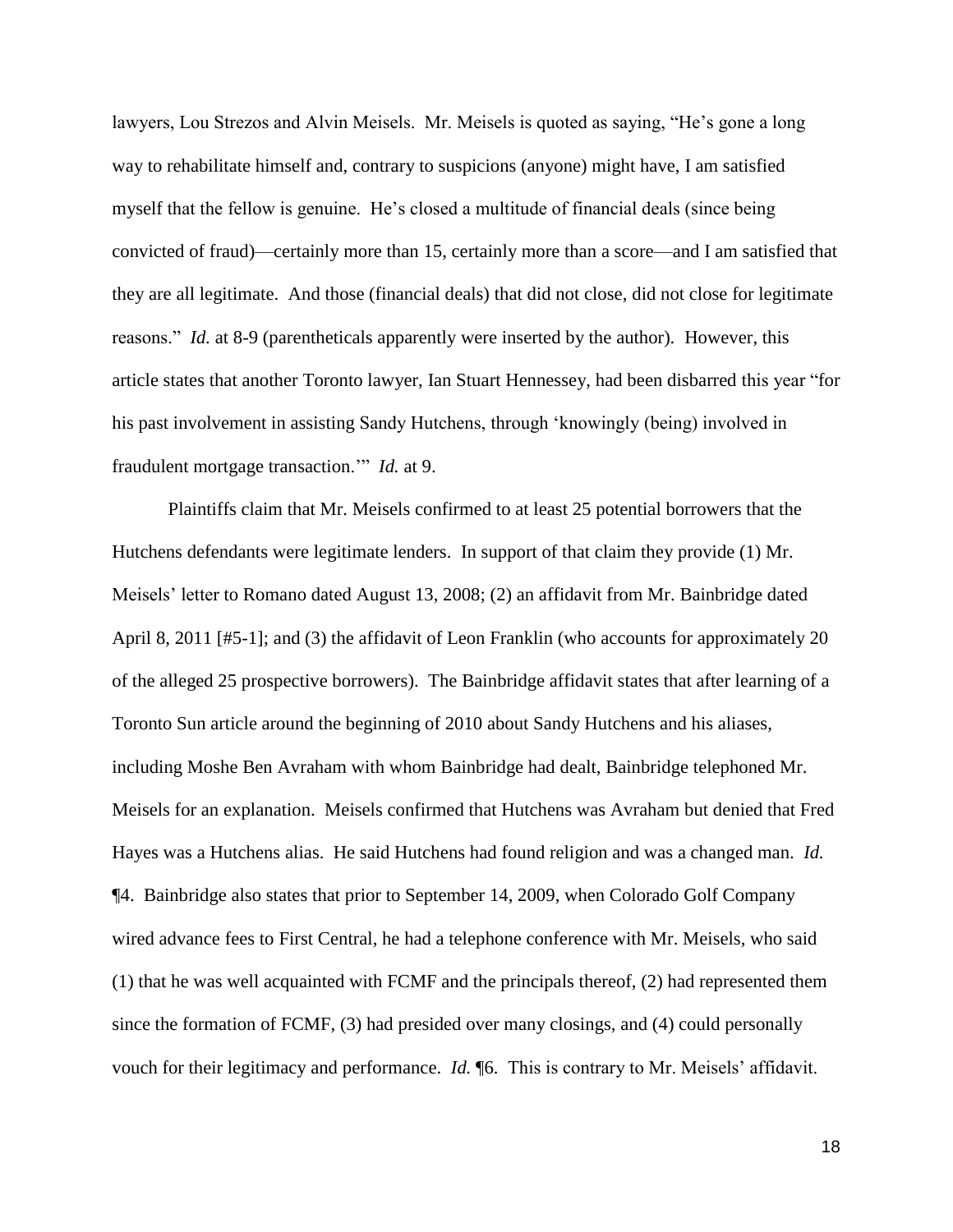Bainbridge also states that in approximately mid-December 2009 Meisels called and stated that the loan had been approved, and that he had been authorized to engage local counsel to prepare closing documents. On December 23, 2009, Colorado Golf paid \$9,000 to an appraiser for an appraisal required by First Central. *Id.* ¶¶15, 16.

Plaintiffs also refer to discovery responses in this case in which Mr. Meisels has declined to identify the closings over which he allegedly presided, the lenders with whom he dealt on behalf of the Hutchens defendants, the "hundreds of loans" to which he referred in the email to Franklin, or the "multi-million dollar loans" to which he referred in his letter to J.C. Hearne. [#359-6].

Plaintiffs also provide the affidavit of Martin Lapedus, former accountant for Hutchens and his companies. [#5-5]. Lapedus is, of course, one of the individuals assuring people that Hutchens and his businesses were capable of funding the loans. As his affidavit acknowledges, he has his own past. *Id. ¶*2. In any event, in his affidavit, dated April 21, 2011, he states that he now believes that "Hutchens would provide the loan commitment, receive the advance fee and then find a reason to blame the borrower for refusing to close the transaction," and that "Hutchens never had any intention to fund the transactions and that his plan was to simply keep the advance fee and cancel the commitment." *Id. ¶10.* A Canadian businessman who did business with Hutchens has provided an affidavit [#359-7] in which he states that Hutchens closed only one of 89 loan commitments issued to him but kept the advance fees in all 89 cases. *Id.* ¶32. An affidavit from Brent Hillier [#359-8] indicates that the addresses used by Hutchens for Canadian Funding Corporation and 308 Elgin were a UPS store with rental boxes; the address for First Central was also a UPS store with a rental mailbox. None of these addresses had suites or unit numbers as the addresses indicated. *Id.*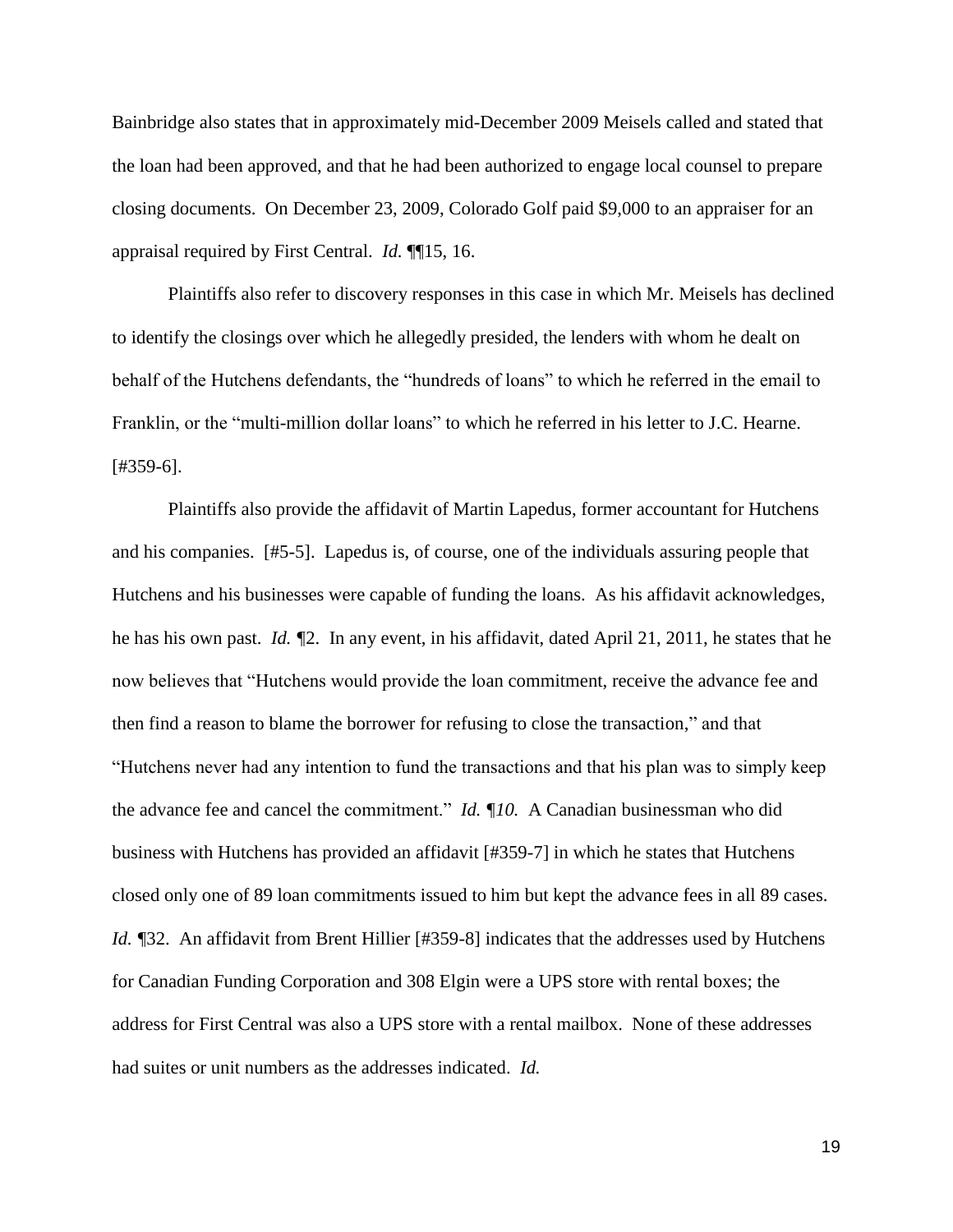Plaintiffs also cite Mr. Meisels' representation of Hutchens in a suit by golf course developers who sued him because of a \$2.85 million loan commitment by the Estate of Judith Hutchens for which the developers paid advance fees but received no loan. Lapedus states that the estate had no assets as its tax returns showed. Plaintiffs infer that Hutchens' statements that the Estate had \$50 million to lend had to have been known by Mr. Meisels to be false. [#363 at 23-24].

In his motion Mr. Meisels argues that he cannot be found to be a conspirator in violation of RICO, because he was acting strictly within the scope of the attorney-client relationship and had no role in the operation, control or management of a conspiracy. Further, he claims that there is no evidence of any agreement or meeting of the minds between the Hutchens defendants and Meisels. With respect to both the RICO and the negligent misrepresentation claims, he argues that he reasonably relied on information about the Hutchens defendants' ability to fund loan transactions that had been provided by professionals and other sources. There was no reason, he argues, that he should have known of any advance-fee loan fraud. Finally, he argues that the negligent misrepresentation claim fails because plaintiffs have no expert testimony about his professional negligence.

The latter argument begs the question of whether professional negligence is the claim. Plaintiffs argue that they are not claiming that he committed malpractice as an attorney; rather, they argue that he was acting outside the scope of the legal services he was providing when he was vouching for the bona fides of his clients. As such, plaintiffs argue, he can be liable for participating with his clients in a conspiracy in violation of RICO, and indeed, they say, they have provided evidence of such participation. Much of what Meisels represented to prospective borrowers, concerning his presiding over many closings and reference to hundreds of loans, was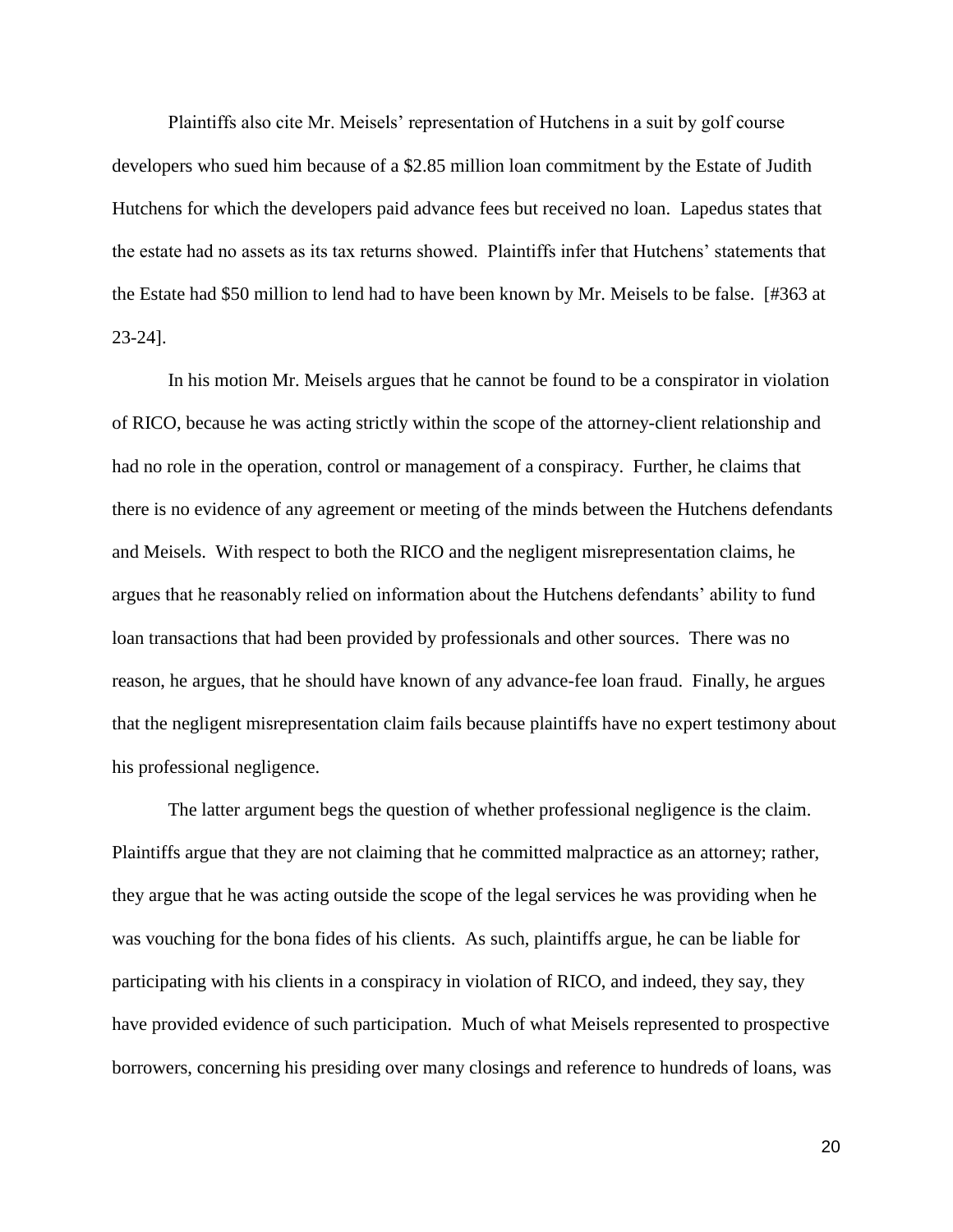untrue. He concealed information he had regarding Hutchens' aliases and Hutchens' criminal history. He was not, plaintiffs argue, opining on legal matters. Rather, he was providing statements and opinions concerning facts, and the facts were not accurate.

There is no need for the Court to repeat its analysis of RICO and conspiracy to violate RICO, as set forth in its discussion of the summary judgment motion of the Broad defendants. In reviewing the Meisels motion I have attempted to apply the same standards, and the same concerns about the seriousness of a RICO claim asserted against a lawyer or law firm, that I applied to the Broad defendants. However, there are potentially significant factual differences. Mr. Meisels represented Hutchens and his companies for years. He represented them as litigation counsel and as general counsel. He seems to deny that he vouched for Sandy Hutchens' bona fides, but there is evidence in the record that he did attest to Hutchens' character and to the financial wherewithal of the Hutchens entities on multiple occasions—attestations that, according to plaintiffs' evidence, were false. His denial that he did this to guide others in their business transactions is incredible on the face of his letter to Romano. He continued to represent Hutchens and his companies long after the September 14, 2008 meeting and the withdrawal of the Broad and Cassel law firm.

There might be good explanations for all these things. Plaintiffs' claim that Mr. Meisels conspired with Hutchens in his violation of RICO is far from proven at this point. However, plaintiffs have come forward with evidence that raises questions. I also bear in mind that plaintiffs have not received all of the discovery to which they are entitled. I am satisfied that plaintiffs have come forward with enough to create a genuine issue of fact concerning the actions and role of Mr. Meisels such that summary judgment is inappropriate. The Court can, of course,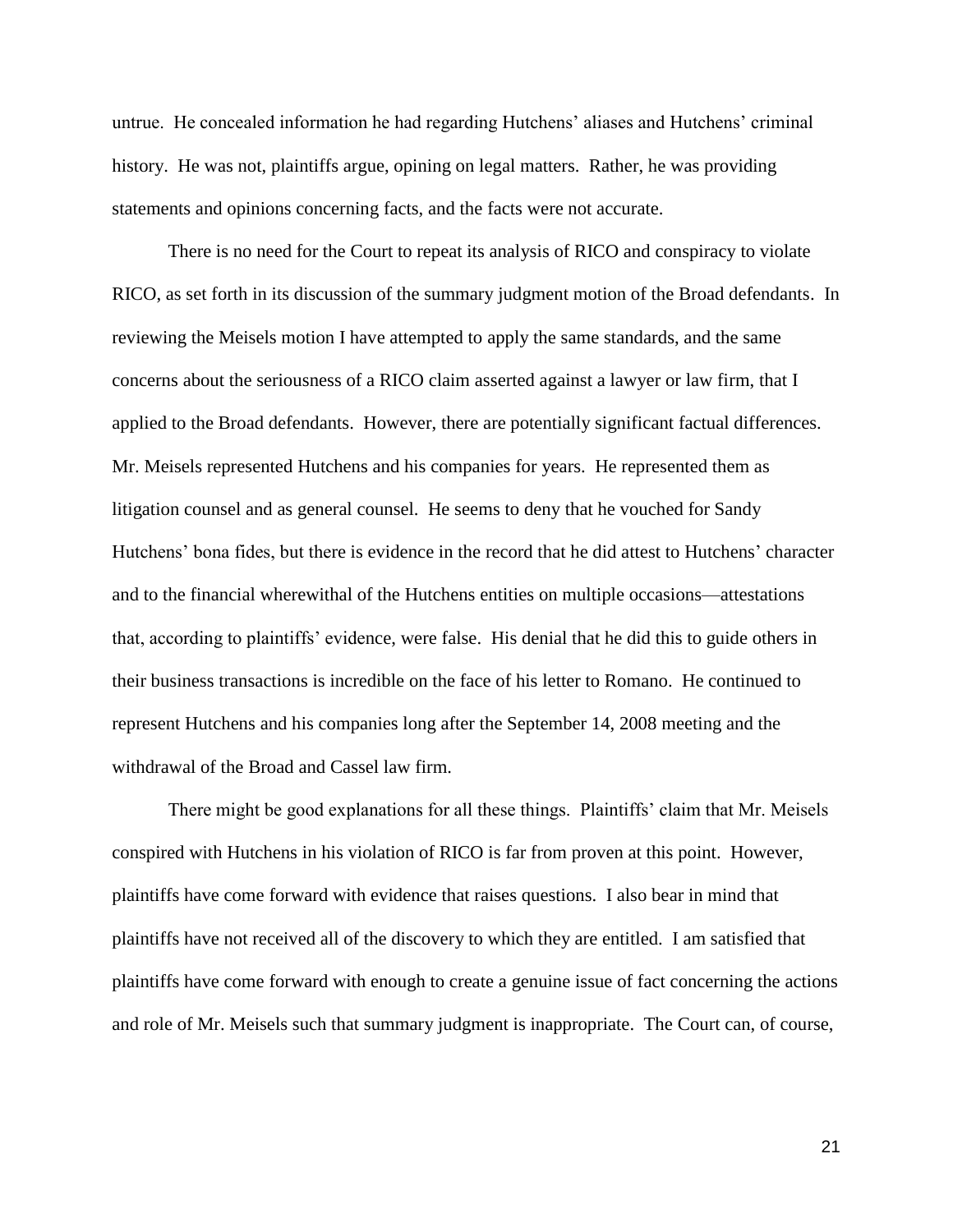revisit the issue if plaintiffs do not present a prima facie case of conspiracy to violate RICO at trial.

# **Plaintiffs' Motion to Certify Class and Appoint Class Counsel [#6] GRANTED; Plaintiffs' Amended and Supplementary Motion to Certify Class [#363]: GRANTED.**

The motion to certify the class has been pending since it was filed on April 21, 2011, shortly after the original Complaint was filed. The initial round of responses were filed in October 2012 by Broad [#278]; Luistermans [#283]; Hutchens [#284]; and Meisels [#286]; followed by plaintiffs' reply in mid-November 2012 [#302]. The Court held oral argument on January 4, 2013. Plaintiffs then filed an amended and supplemental motion for class certification on January 22, 2013. [#363]. Responses were filed by Hutchens [#399] and Meisels [#401] in mid-February. As of this writing the plaintiffs have not filed a reply to the latest round of responses. The Court has reviewed all these briefs.

Plaintiffs initially proposed a class of "all US residents or domiciled entities to whom were issued loan commitments by Canadian Funding Corporation, First Central Mortgage Funding, Inc., and 308 Elgin Street Inc. and who advanced money to [the defendants initially named] or to an account at the direction of any one of the Defendants." Motion [#6] at 2. In the more recent amended and supplemental motion [#363] plaintiffs ask that the class be broadened and that a subclass be created solely for the Broad defendants.

For the reasons set forth below, the Court will certify this case as a class action. The Court tentatively defines the class pursuant to Rule  $23(c)(B)$  as follows:

All US residents or domiciled entities (1) who were issued loan commitments between January 1, 2005, and April 7, 2013, (2) by Canadian Funding Corporation, First Central Mortgage Funding, Inc., 308 Elgin Street Inc., Northern Capital Investment Ltd., Great Eastern Investments, LLC, or any other entity controlled by Sandy Hutchens, (3) whose loan commitments were not funded (4)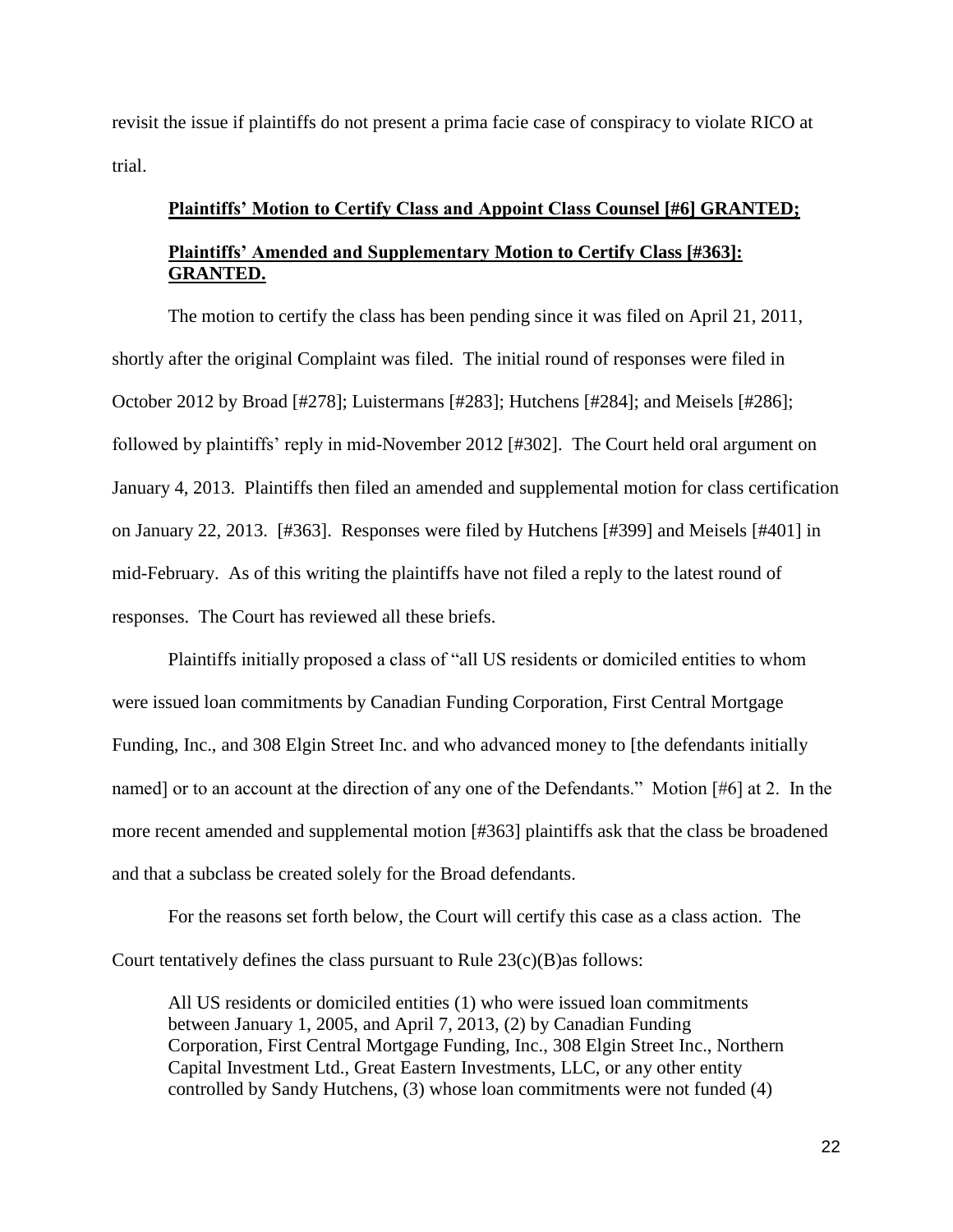but who paid money to any defendant (5) without having been informed that Moishe Alexander, Moshe Ben Avraham, Fred Haynes, Alexander MacDonald, Mathew Kovce, Fred Merchant, or other aliases, as the case might be, were names used by Sandy Hutchens, and that that individual had a criminal history including a conviction for fraud.

The precise definition of the class may be discussed and any appropriate modifications made at the status conference scheduled for March 7, 2013. The Court tentatively defines the class claims to include the RICO claim and the constructive trust claim. Plaintiffs' counsel expressed misgivings during the class certification hearing as to whether the negligent misrepresentation claim was suitable for a class action, and the Court requests that counsel clarify which claims he wishes to pursue on behalf of the class at the status conference. The Court appoints John F. Head as class counsel.

## **Basis for Class Certification.**

A class may certified if all four "prerequisites" listed in Rule 23(a) and at least one of the additional factors set forth in Rule 23(b) have been met.

#### **Prerequisites – Rule 23(a)**

(1) Numerosity. The Court must find that the class is so numerous that joinder of all members is impractical. The number of class members has not been determined. Plaintiffs complain that they have not been provided necessary information in discovery. However, counsel represents that the number exceeds 100. As such, the numerosity requirement is satisfied.

(2) Common Questions. The Court must find that there are questions of law or fact common to the class. Rule  $23(a)(2)$  "requires only a single question of law or fact common to the entire class." *D.G. ex rel. Stricklin v. Devaughn*, 594 F.3d 1188, 1195 (10th Cir. 2010). Whether the "Hutchens Defendants" failed to inform prospective borrowers of the true identity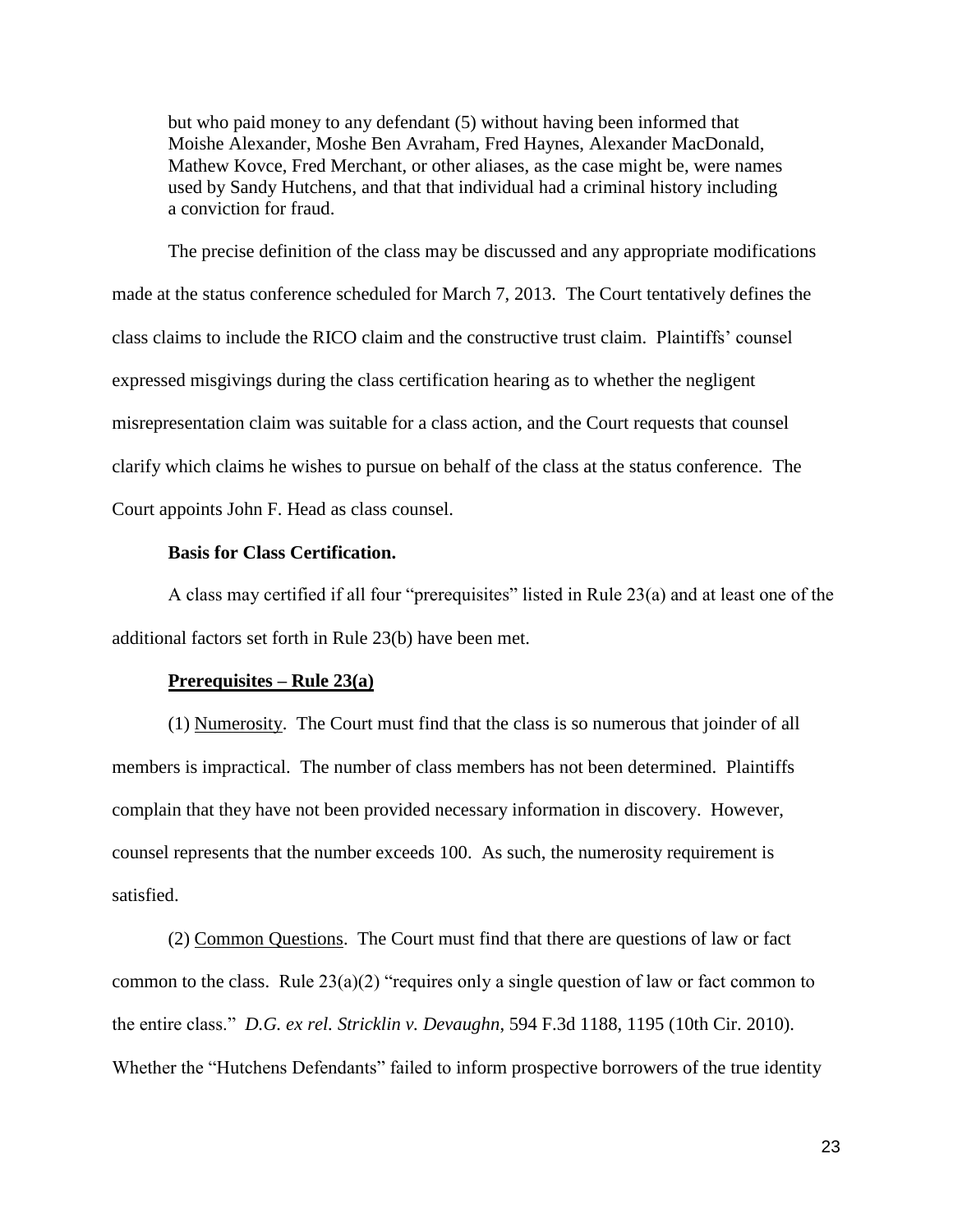of the person with whom or with whose companies they were dealing, and in particular Sandy Hutchens' fraud history, is a question of fact common to all members of the class. Whether the several entities used to issue loan commitments and to receive advance fees were actual funded entities or were essentially shell companies is a common issue of fact. Whether the Hutchens Defendants had the ability or intention to fund the loans for which advance fees were obtained and commitments were issued is a common question of fact. Whether materiality and the related issue of reliance must be demonstrated on a borrower by borrower basis or can instead be determined on the basis of what a reasonable borrower would consider to be material and would rely upon is a common question of law.

Although unnecessary for this purpose, the Court finds that at least the issues listed by plaintiffs in paragraphs i through vii, ix, xi, xii and xv of their motion [#6] are also common questions of fact or law. *Id.* at 8-10.

(3) Typicality. The Court must find that the claims or defenses of the representative parties are typical of the claims or defenses of the class. "[T]ypicality exists where, as here, all class members are at risk of being subjected to the same harmful practices, regardless of any class member's individual circumstances." *Stricklin*, 594 F.3d at 1199. In this instance, the liability claims of the class representatives are identical to those of the class members: they all advanced fees without being informed of Hutchens' involvement or his criminal record.

(4) Representative. The Court must find that the representative parties will fairly and adequately protect the interests of the class. This means, "(1) do the named plaintiffs and their counsel have any conflicts of interest with other class members and (2) will the named plaintiffs and their counsel prosecute the action vigorously on behalf of the class?" *Rutter & Willbanks Corp. v. Shell Oil Co.*, 314 F.3d 1189, 1187-88 (10th Cir. 2002).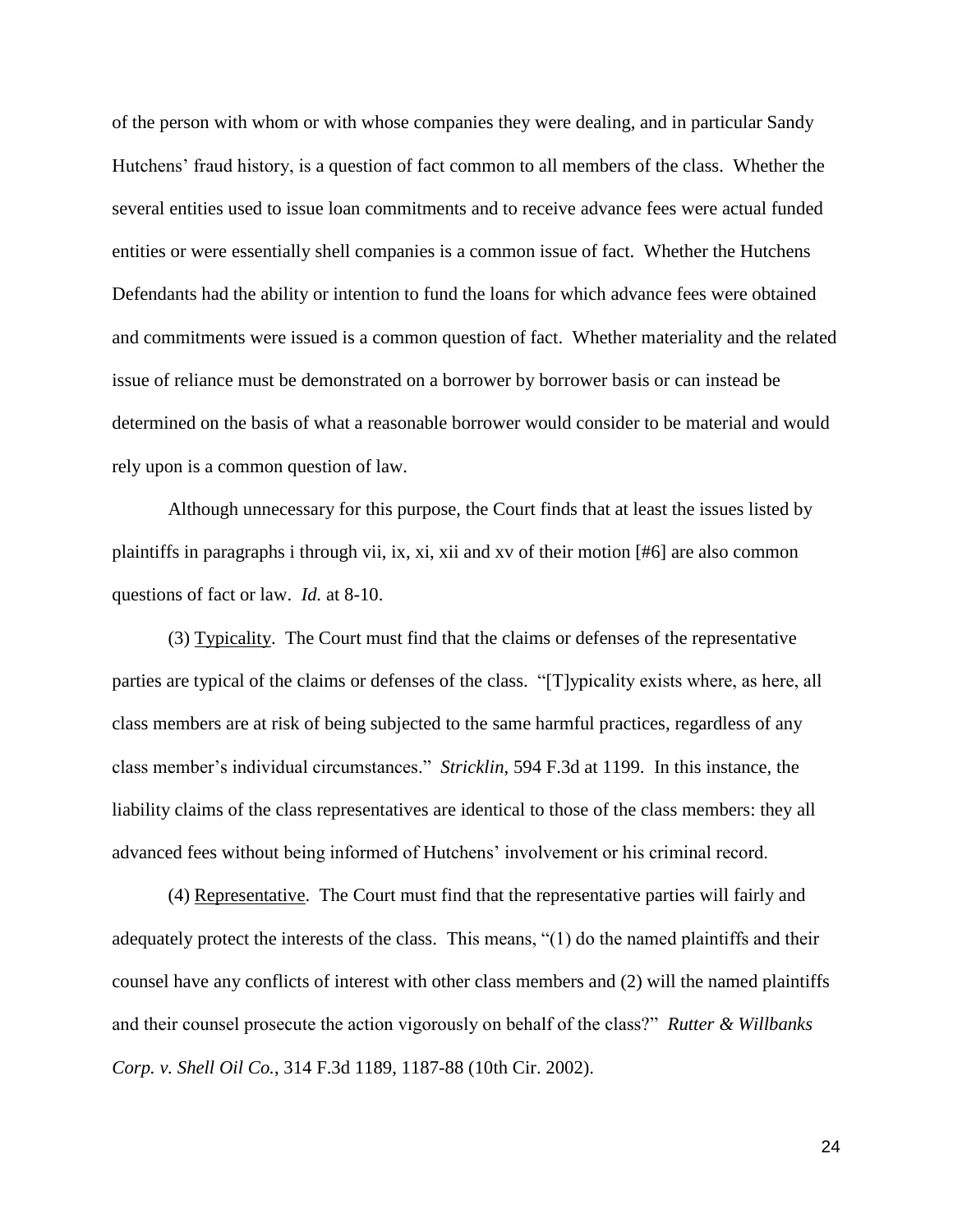Defendants have noted some concerns about Crescent Sound. Those concerns are discussed to some extent in respect to motion #329. In any event, during the January 4, 2013 hearing plaintiffs' counsel indicated that he wished to replace Crescent Sound as one of the class representatives. Transcript, Jan. 4, 2013, at 241. He suggested that another class representative that dealt with Broad and Cassel, either Atlas Cellars or Tim Green, might be substituted as a class representative in place of Crescent Sound. That has not occurred as yet. In light of the Court's designation of the class representatives, that issue is now moot.

Defendants also raised concerns about each of the other representative plaintiffs as well: (1) the Colorado Golf Club is insolvent, and Mr. Bainbridge has no knowledge of the class or the status of the case and has not taken independent steps to govern costs; (2) Harlem-Algonquin was involuntarily dissolved and exists in name only; and (3) Mr. Medick's wife owns the property that would have secured the loan, and he, like Mr. Bainbridge, was unable to answer substantive questions about the case posed by defense counsel during his deposition.

Plaintiffs' counsel responded that the only claims of CGC Holding Company, LLC and Harlem-Algonquin LLC are their claims for reimbursement of the advance fees they paid, i.e., their claims in this case. The principals of each of the three representative plaintiffs have submitted affidavits attesting to their willingness and ability to see this case through on a classwide basis. [#6-2, -4 and -5]. Mr. Bainbridge (CGC Holdings), Mr. Margolis (Harlem-Algonquin) and Mr. Medick attended the class certification hearing. Mr. Medick, the only individual plaintiff, was represented to be financially sound. It is not necessary that Mr. Bainbridge, Mr. Margolis or Mr. Medick, none of whom is a lawyer to my understanding, be able to discuss the applicable law, nor is it necessary that they have absorbed and can repeat during depositions all of the voluminous facts of the case. The basic core facts are not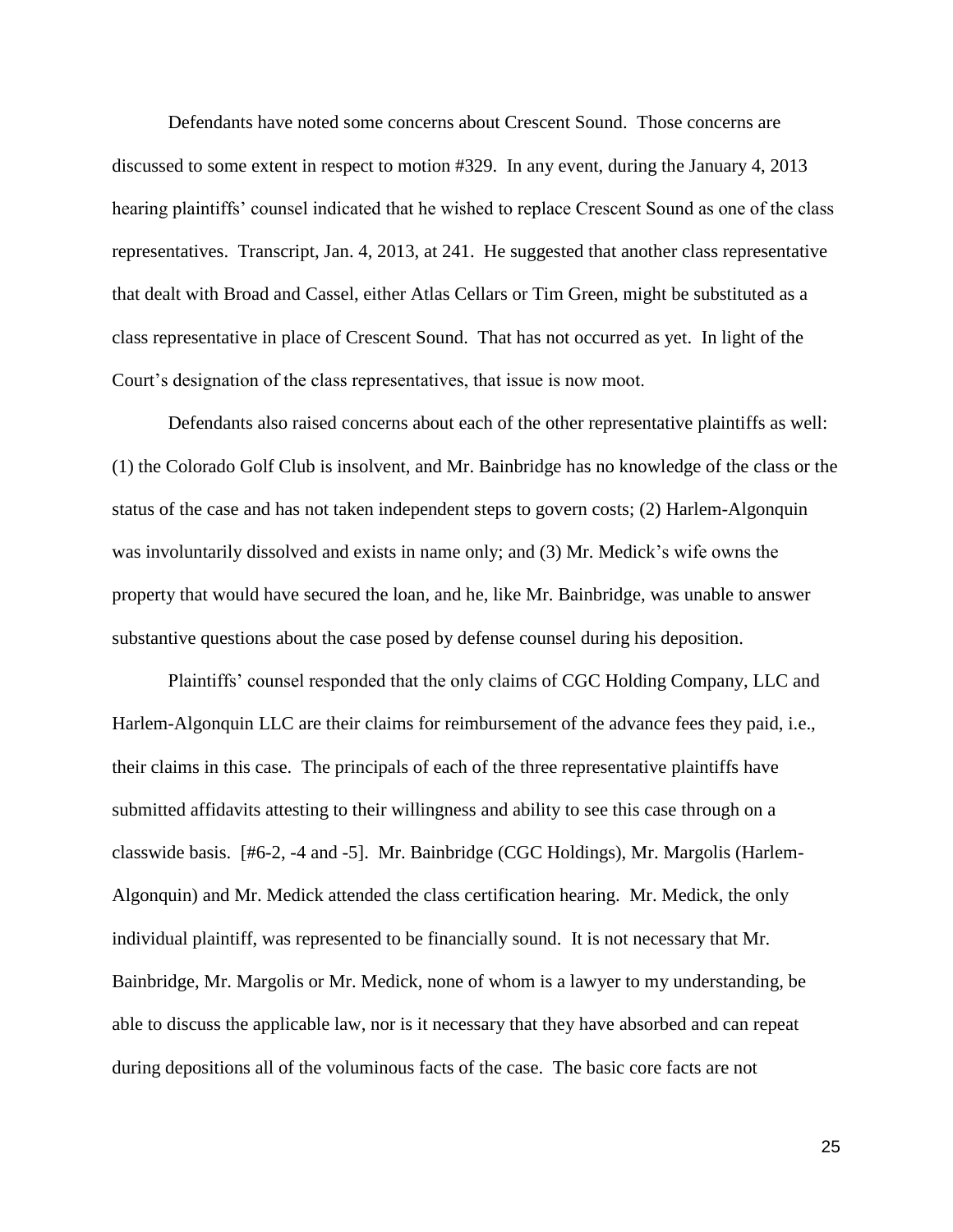complex—with whom they were dealing, the loan commitment, the payment of advance fees, and what was or was not disclosed about Mr. Hutchens' involvement and background. As for their willingness and ability properly to represent the class, the proof of the pudding is the vigor with which plaintiffs have pursued this case for two years against very zealous opposition, and the interest that they have shown in the progress of the case. I am satisfied that the three plaintiffs are adequate class representatives.

Defendants also raised some questions about plaintiffs' counsel arising from his former representation of an entity named Paramount Funding. Mr. Head explained his engagement and ultimate withdrawal from that representation in detail, and I am fully satisfied with his explanation. The Court finds that he has no conflict of interest. The Court has considered the factors listed in Rule 23(g), and in that regard, has reviewed Mr. Head's affidavit that describes his experience representing plaintiffs in complex commercial class action litigation. [#6-1]. I note that one of the cases described in the affidavit was a case over which I presided in the Jefferson County District Court. *Id.* at 4. The Court finds that Mr. Head is likely to continue to represent the class with the high degree of skill and vigor that he has demonstrated throughout the history of this case.

#### **Types of Class Actions – Rule 23(b)**

In their original motion [#6] plaintiffs argued that all three subsections of Rule 23(b) are met here. The Blaney/Meisels response [#286] argues, albeit in a footnote, that Rules 23(b)(1) and 23(b)(2) are inapplicable. *Id.* at 7 n.2. Plaintiffs did not reply to that argument, either in their initial reply [#308] or in their amended and supplemental motion for class certification [#363]. Although I am inclined to believe that an argument can be made under the plain language of both Rule  $23(b)(1)$  and (2) that the factors can be met here, I need not decide those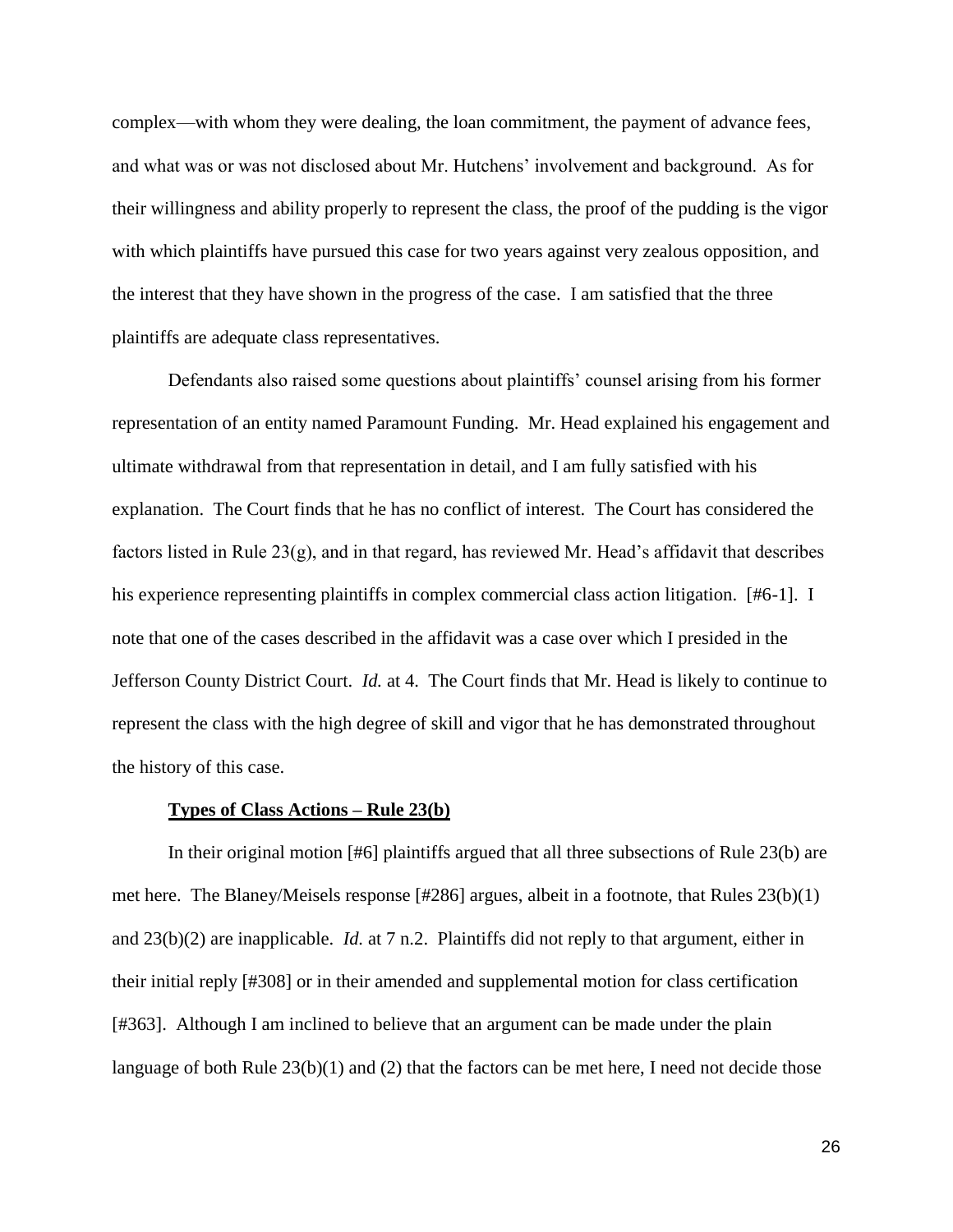issues and I elect not to do so without more complete briefing on the plaintiffs' side. Rather, I

decide only that the requirements of Rule 23(b)(3) have been met, and that is sufficient to

comply with Rule 23(b).

Rule 23(b)(3) is met if the court finds that

questions of fact or law common to the class members predominate over any questions affecting only individual members, and that a class action is superior to other available methods for fairly and efficiently adjudicating the controversy. The matters pertinent to these findings include:

(A) the class members interest in individually controlling the prosecution or defense of separate actions; (B) the extent and nature of any litigation concerning the controversy already begun by or against class members; (C) the desirability or undesirability of concentrating the litigation of the claims in the particular forum; and (D) the likely difficulties in managing a class action.

The defendants have vigorously argued that there are a myriad of questions that must be addressed and resolved on an individual basis. Mr. Meisels' counsel called as an expert witness Roger Thomasch, a Colorado attorney who is experienced and highly regarded in commercial litigation, including class action practice. Mr. Thomasch was engaged as a standard of care expert and to provide opinions as to whether the law firm of Blaney McMurtry (which has since settled) and, in particular, Mr. Meisels met the applicable standard of care. His opinions are set forth in a written report dated November 30, 2012. However, Mr. Thomasch was also asked to discuss items on a chart prepared by counsel, hearing exhibit 101, for Blaney McMurtry and Mr. Meisels that purports to show individualized determinations that will need to be made to each class representative and, presumably, each member of the class.

For example, two of the four named plaintiffs (Harlem Algonquin and James Medick) had no apparent contact with Mr. Meisels, and therefore, could not have relied on anything he said. Mr. Meisels had contact with the Broad and Cassel firm, but, to Mr. Thomasch's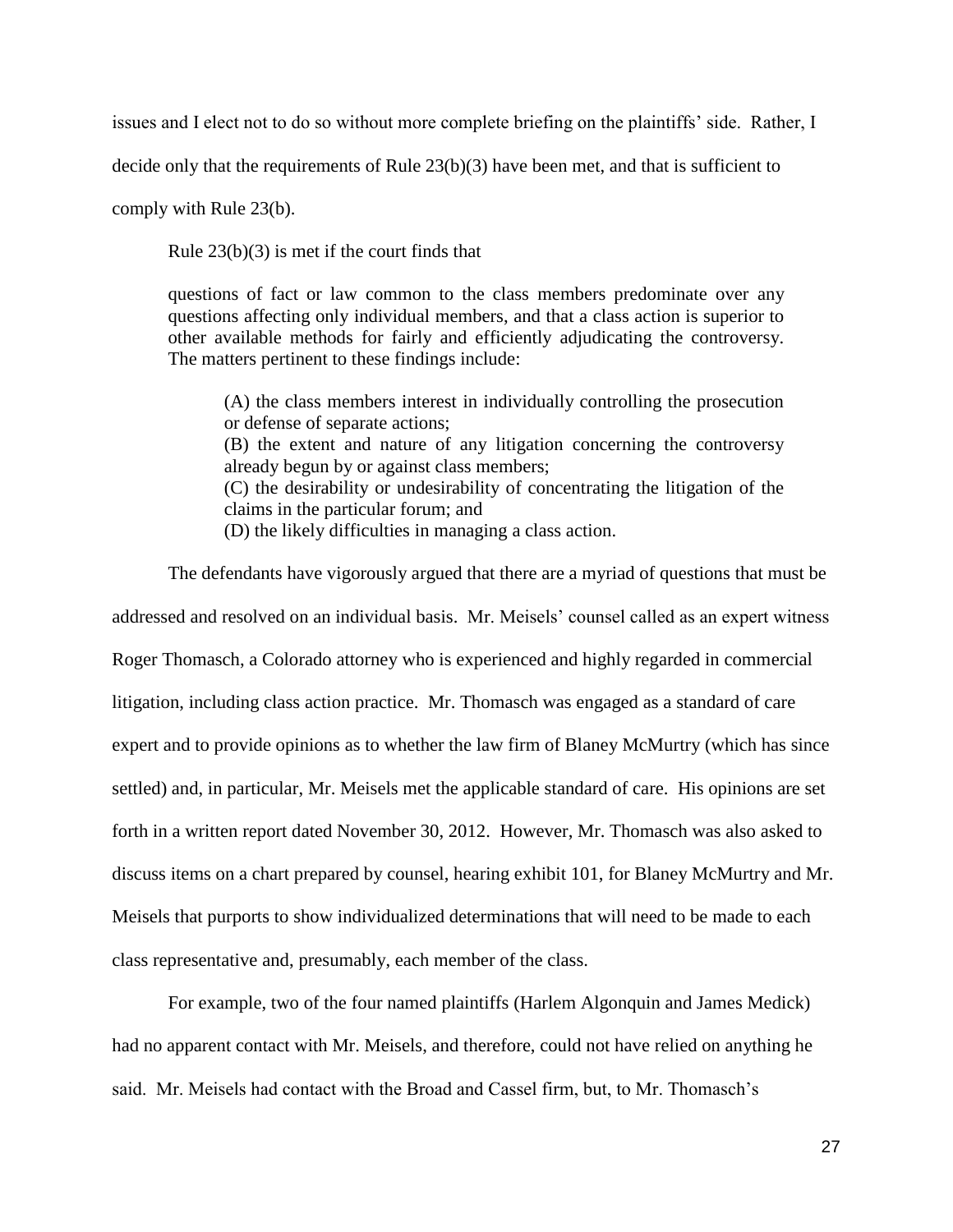understanding, the information was passed on to Crescent Sound's counsel after the advance fees had been paid (as discussed earlier, this is, at a minimum, a disputed fact). Mr. Meisels' contact with CGC Holding before the fees were submitted, if any, is a disputed matter, per Mr. Thomasch's understanding. Mr. Thomasch indicated that he would have to evaluate the conduct of Mr. Meisels on a class member by class member basis to evaluate or defend his conduct as well as to determine causation—whether the class member relied on Mr. Meisels' conduct.

I respectfully disagree that that type of analysis is necessary, or in any event, that it supports an argument that questions affecting individual class members predominate over common questions. The class consists of loan applicants who paid advance fees without being informed that the individual with whom they were dealing was Sandy Hutchens, who had a criminal record including for fraud. As indicated above, plaintiffs also have evidence and expect to prove that Hutchens did not intend, and certainly did not have the ability, to fund the collection of loans to which he and his various entities committed. Plaintiffs have evidence and expect to prove that these entities were essentially shell corporations that, like Hutchens himself, had no ability to fund the large loans, let alone the collection of loans to which they committed. The point of the case is that all of this was a giant ruse to scam applicants possibly desperate for loan funds out of the advance fees that were demanded of them. Those questions are common to all members of the class.

If these facts are established, then I am inclined towards the view that proof of actual reliance on an individual basis is not necessary. *Cf. Affiliated Ute Citizens of Utah v. United States*, 406 U.S. 128, 153-55 (1972). It is difficult to conceive that any individual or entity contemplating a substantial payment of advance fees in support of a loan application would not consider those facts to be important in the making of their decision.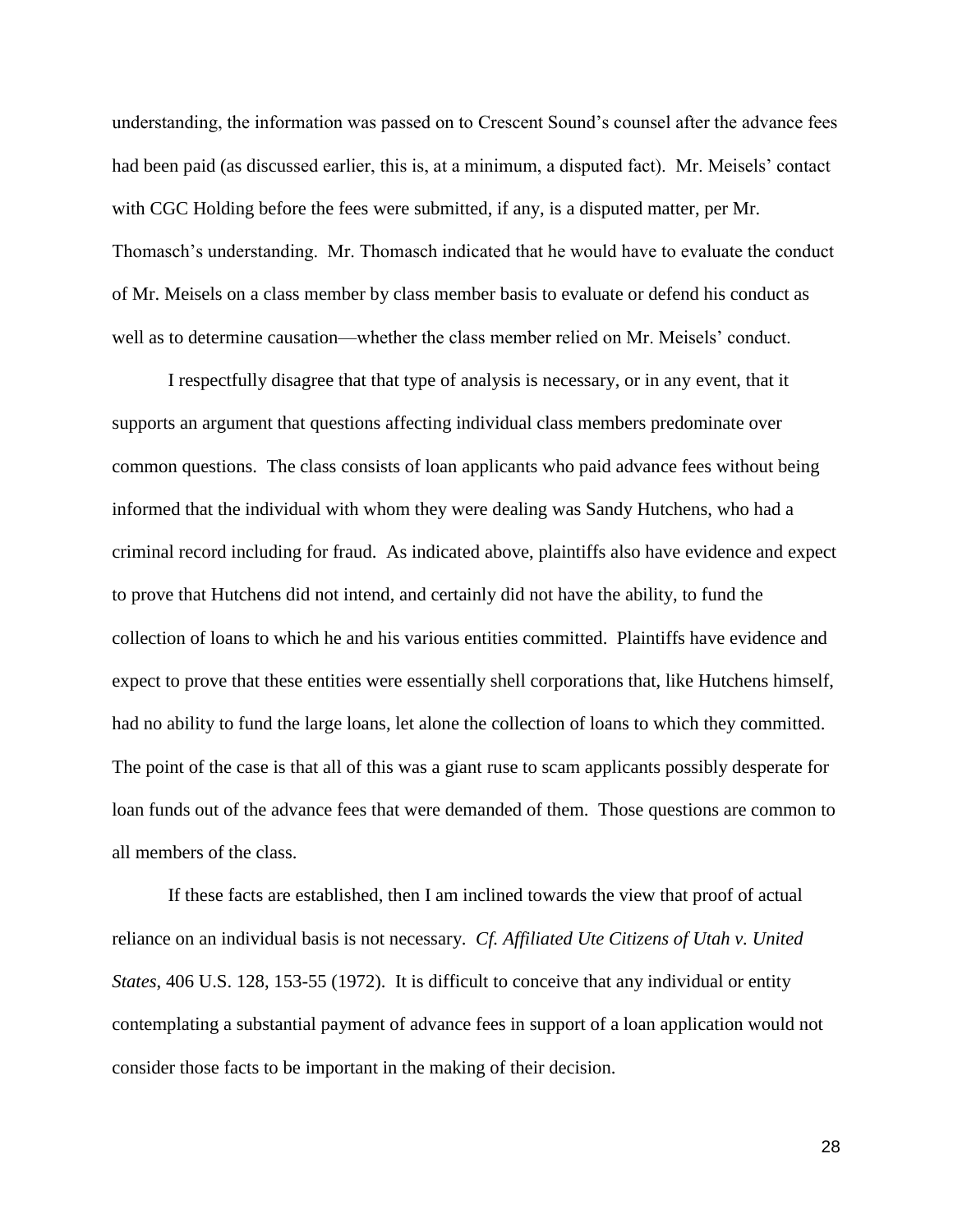Whether that concept applies outside the securities law context, and in particular, whether it applies to a civil RICO claim, has not been decided by the Tenth Circuit. The law in other jurisdictions is mixed. C*ompare Waters v. Int'l Precious Metals Corp.*, 172 F.R.D. 479, 505 (S. D. Fla. 1996) (allowing *Affiliated Ute* presumption in civil RICO case and reasoning that "the policies underlying RICO and the securities acts of protecting investors and other victims of fraud support the use of a presumption here") *with Walco Invs. v. Thenen*, 168 F.R.D. 315, 335 (S.D. Fla. 1996) ("Since the Defendants . . . are not being sued for securities laws violations, the fraud-on-the market and *Affiliated Ute* presumptions of reliance are not available to Plaintiffs here with regard to the RICO and common law claims.") The Fifth and Eleventh Circuits appear to support the latter view. *See Gyarmathy & Assoc., Inc. v. TIG Ins. Co.,* No. 3-02-1245-N, 2003 WL 21339279, at \*3 n.6 (rejecting application to civil RICO cases based on Fifth Circuit cases that declined to extend *Affiliated Ute* beyond securities fraud: *McManus v. Fleetwood Enterprises, Inc.*, 320 F.3d 545, 549 (5th Cir. 2003); *Summit Properties Inc. v. Hoechst Celanese Corp.*, 214 F.3d 556, 561 (5th Cir. 2000)); *Buford v. H&R Block, Inc.*, 168 F.R.D. 340, 359 (S.D. Ga. 1996), *aff'd*, *Jones v. H&R Block Tax Servs.*, 117 F.3d 1433 (11<sup>th</sup> Cir. 1997).

*Waters* is the only case of which I am aware that specifically extends the *Affiliated Ute*  presumption to a RICO case. However, there are cases that have extended it outside the securities context. *See Edens v. Goodyear Tire & Rubber Co.,* 858 F.2d 198, 207 (4th Cir. 1988) (extending *Affiliated Ute* to an action for fraudulent breach of contract); *In re Tyco Int'l, Ltd.,*  No. MD-02-1335-PB, 2006 WL 2349338, at \*6 (D.N.H. Aug. 15, 2006) (extending *Affiliated Ute* to ERISA breach of fiduciary duty action). This case might have to be the case that leads to the establishment of law in the Tenth Circuit.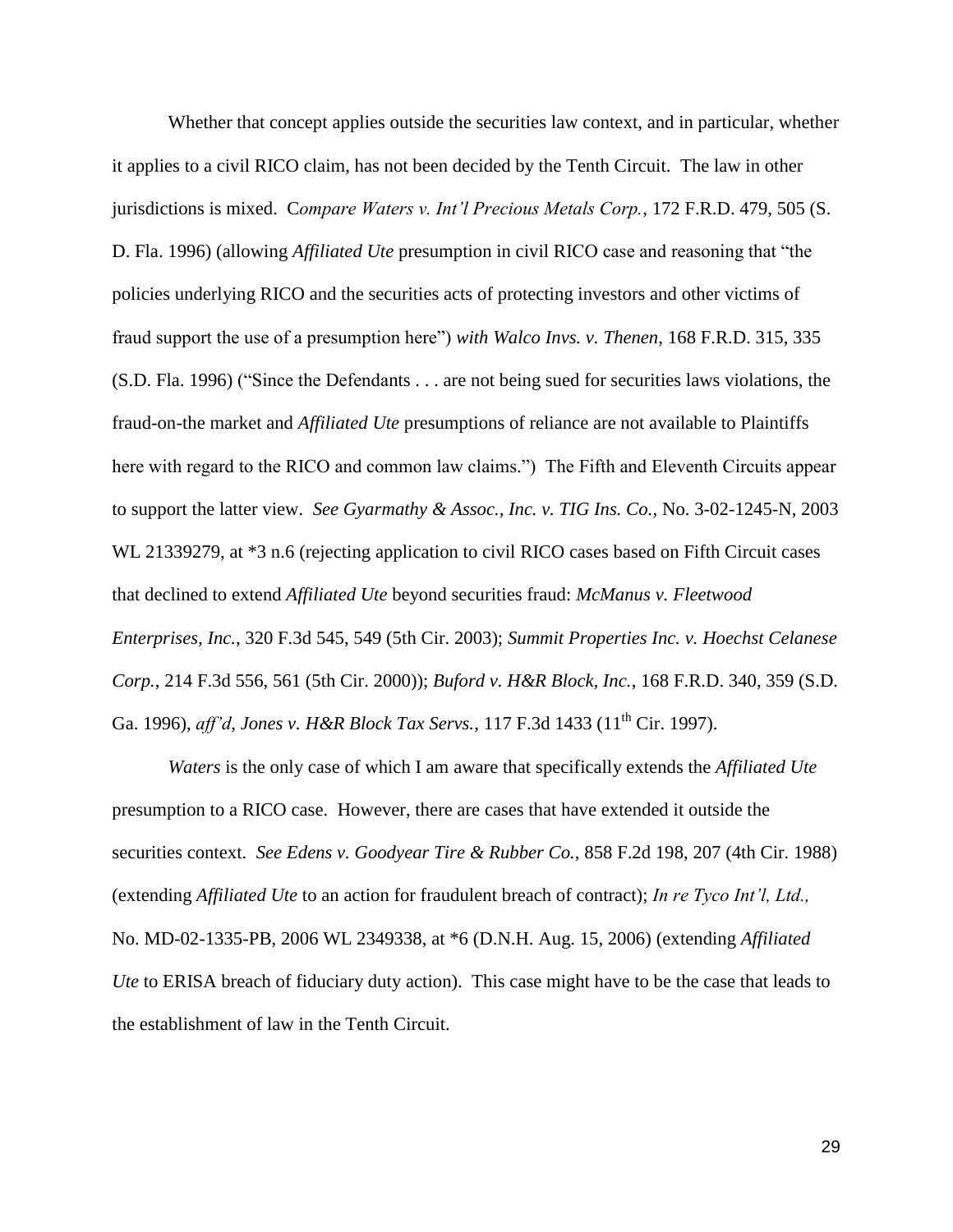The Court again notes that, as to Mr. Meisels, plaintiffs are not claiming professional malpractice in the usual sense, nor are they claiming that he communicated with every class member. Rather, they are claiming that Mr. Meisels' acted outside the scope of the legal representation that he claims to have been engaged for and conspired to violate RICO within the meaning of the statute and case law discussed elsewhere in this order. Those are not claims that require evaluation on a class member by class member basis.

There are individual issues, to be sure. If liability is established, each class member's damages will have to be determined individually. However, the baseline of any damages award will be the amount of fees advanced, a number that can presumably be determined by looking at accounting records. The dates on which class members advanced fees should also be determinable from records. Any additions such as interest would be a matter of mathematics. If, contrary to my present inclination, reliance on the alleged omissions must be established on an individualized basis, then the Court would likely establish a hearings process to deal with it. The Court will not, on these facts, force each of more than 100 loan applicants to reprove the entire liability case from scratch. There would be no justice in doing that. The Court finds that the common questions plainly dominate over individual issues that can, if necessary, be addressed in a post-trial hearing process.

#### **B. Other Motions.**

# **Plaintiffs' Motion to Compel Discovery by Defendants Ronald Gach**é**, Carl Romano and Broad and Cassel [#233]: GRANTED.**

# **Broad Defendants' Amended Motion to Use Otherwise Privileged Documents in Support of Its Defenses [#320]: GRANTED.**

Plaintiffs' motion #233 is granted. To any extent the Broad and Cassel defendants still are pressing attorney-client privilege (or the protection of work product), they are ordered to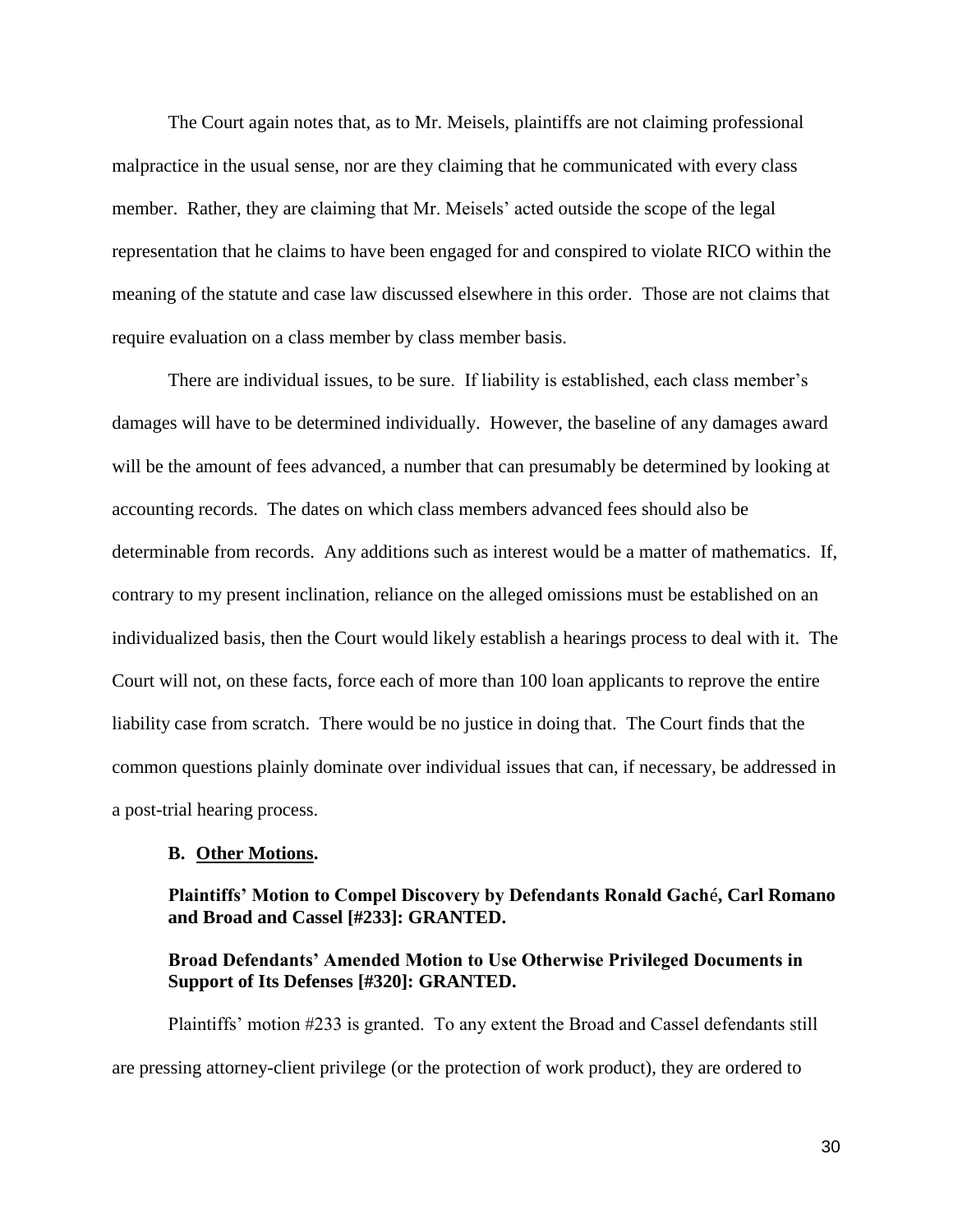produce the withheld documents at the status conference scheduled for March 7, 2013, so that they can be inspected *in camera*.

The Broad Defendants' motion #320 is granted. The Court agrees that attorneys who are accused of wrongdoing must be permitted to reveal client conferences, but only to the extent, that such disclosure is reasonably necessary to defend themselves. Any documents withheld on the basis of attorney-client privilege or work product protection that the Broad defendants do not reasonably believe are necessary to defend themselves against plaintiffs' claims should be submitted to the Court for *in camera* review per the Court's order on motion #233. The Court has considered the Hutchens' defendants' response [#331] and is not persuaded. The Court makes no ruling as to whether any such documents may be used for any other purpose, or whether they are admissible at trial.

# **Plaintiffs' Motion to Compel Discovery by Defendants Blaney McMurtry and Alvin Meisels [#250]: GRANTED.**

The Court has considered the motion; the responses of both Blaney/Meisels [#268] and the Hutchens Defendants [#273]; plaintiffs' reply [#277]; and the arguments of counsel on October 24, 2012. To any extent that the law firm or Mr. Meisels continue to stand on the attorney-client privilege or the protection of work product, then they are ordered to provide full and complete answers to the interrogatories to which they object on that ground as well as the documents that they have withheld on those grounds to the Court at the March 7, 2013 status conference, unless it is impossible to do so on short notice. The Court will review the documents *in camera*. The Court specifically overrules any objection the law firm or Mr. Meisels might be asserting on any ground other than attorney-client privilege or work product, including relevance.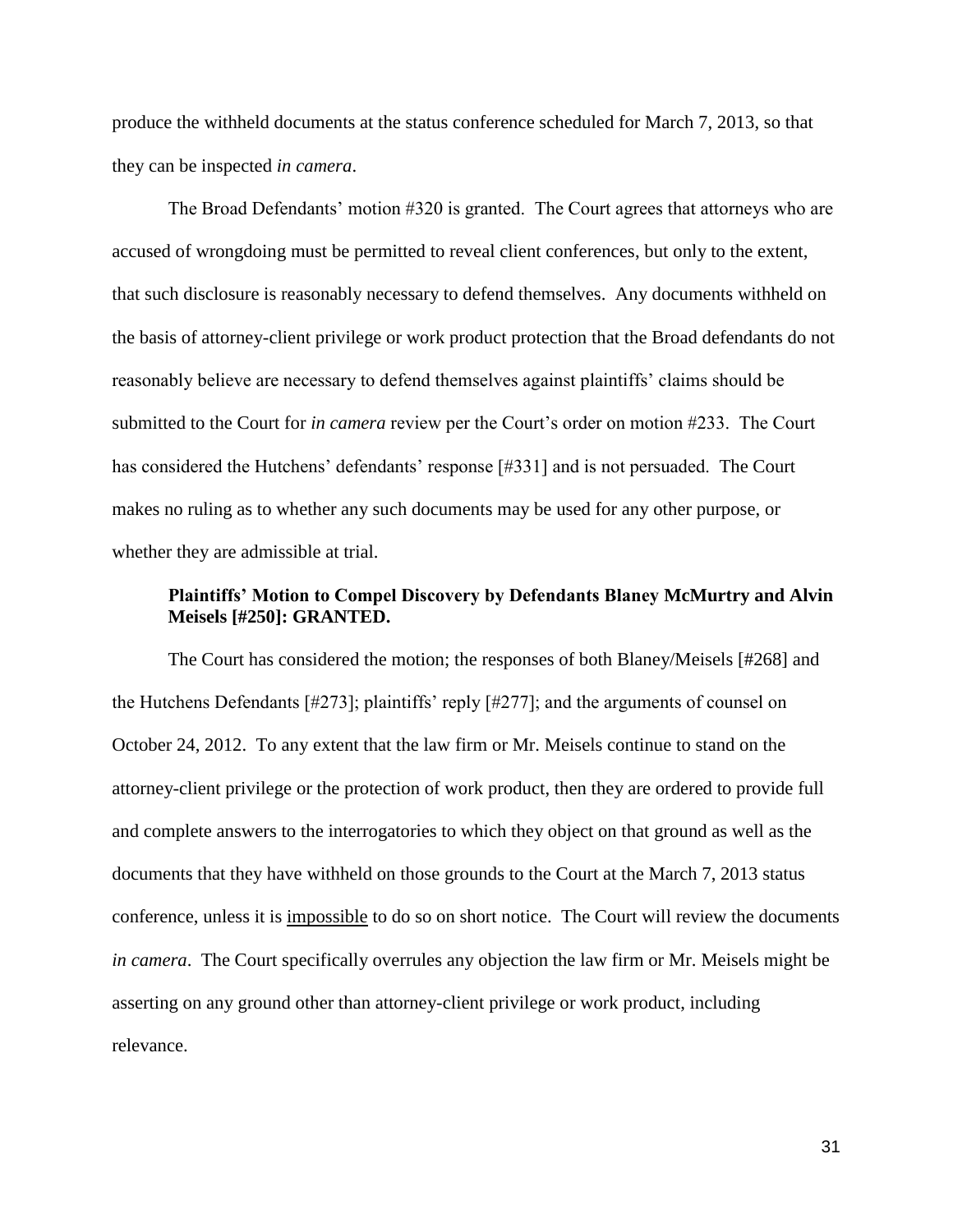The Court will, of course, extend the same right to Mr. Meisels that it has extended to the Broad Defendants in terms of production of otherwise privileged information that are reasonably necessary to defend himself. The Court will consider the possible application of the "crimefraud" exception during its *in camera* inspection.

With specific reference to the meeting held in Mr. Meisels' office on September 14, 2008, plaintiffs' counsel informed the Court during the October 24, 2012 hearing that a loan broker from Canada by the name of Bryce Coates attended the meeting. Transcript, Oct. 24, 2012, at 70. If that is correct, then it would appear that any privilege or protection from disclosure of the substance of that meeting and documents discussing the communications that occurred during the meeting or the substance of the communications was waived, at least while the third person was present. During the October 24, 2012 hearing, counsel for the Blaney firm and Mr. Meisels stated that "we have not identified any documents to be at issue with respect to that [September 14, 2008] meeting." Transcript, at 98. I am not sure what that means. If there are any notes or memos or other documents relating that meeting, the Court expects them to be produced, unless a valid argument can be made as to why they are privileged or otherwise protected. Please explain your position at the status conference.

## **Plaintiffs' Motion to Compel Discovery by Hutchens [#255]: GRANTED.**

This motion is excessively lengthy. It does, however, create the impression that the Hutchens Defendants have been less than forthcoming in responding to discovery. The Court has considered the responses to the motion [#274 and #279] and has not been dissuaded from that impression.

The Court issues the same orders as it has with respect to the other defendants. The objections to the discovery are denied, except to the extent that there might be legitimate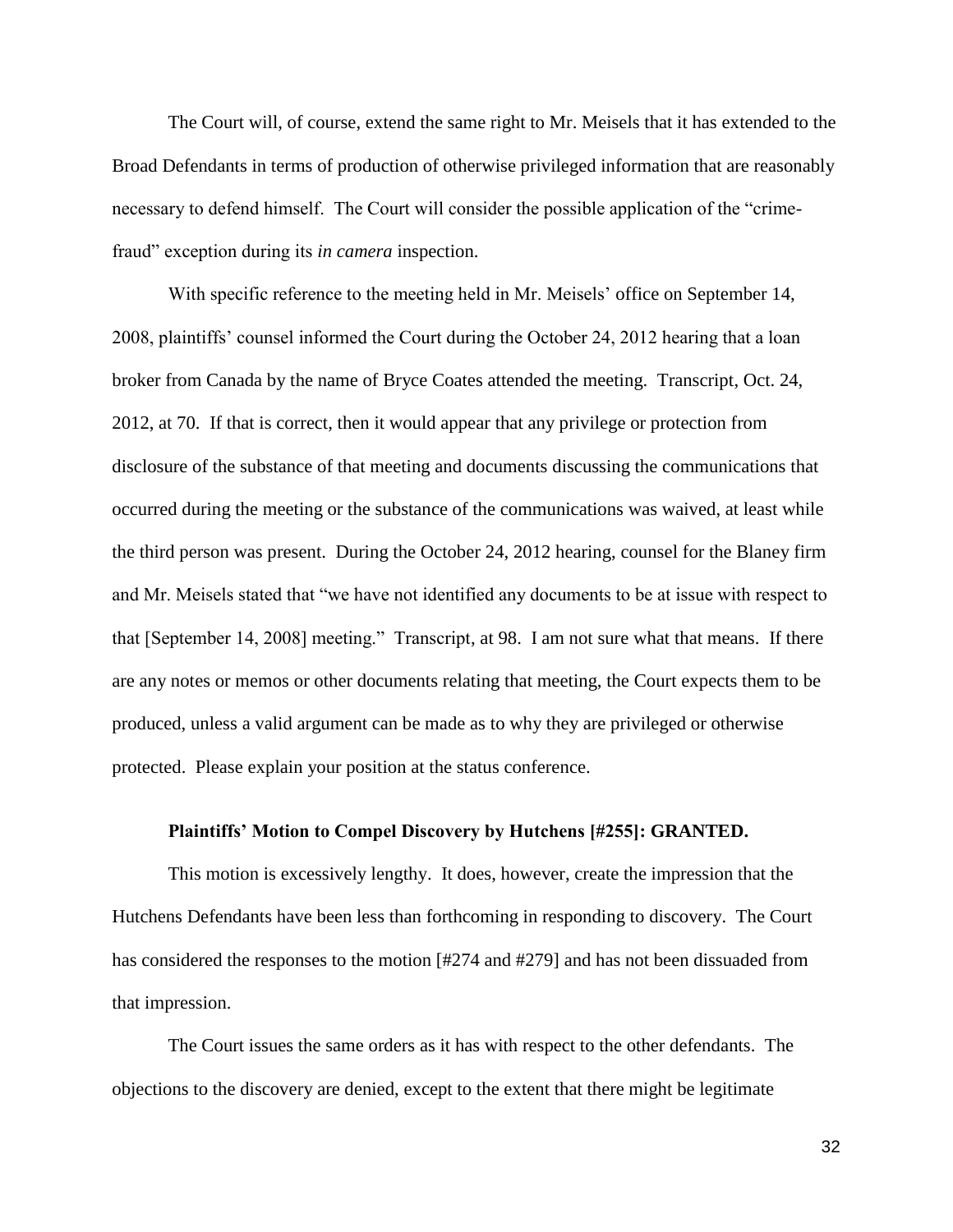protections to specific interrogatories, requests for admission, and requests for production of documents on the basis of attorney-client privilege or work product. To some extent the Court cannot make judgments on the legitimacy or application of privileges without seeing the documents. Accordingly, to the extent information has been withheld on those grounds, the Hutchens Defendants are ordered to bring answers to the questions and to bring the withheld documents to the March 7, 2013 status conference, unless it is impossible to do so on short notice.

That exception does not apply to the loan files, which are discussed under a different motion. They are to be produced forthwith. It does not apply to information or documents concerning the September 14, 2008 meeting in Mr. Meisels' office, unless the Hutchens Defendants can provide a valid response to the waiver argument based on the alleged presence at the meeting of loan broker Bryce Coates.

If the amount of material that is withheld by the Hutchens Defendants on claims of privilege or work product is voluminous, the Court will consider the possibility of engaging a special master, at the parties' initial expense (the ultimate burden to be determined as part of any award of costs). The possible application of the crime-fraud exception would be considered during an *in camera* review by either the Court or a special master.

# **Hutchens Defendants' Motion for Protective Order [#292]: GRANTED IN PART and DENIED IN PART.**

It is ironic that the Hutchens Defendants are asserting privacy rights on behalf of the prospective borrowers whose loans were not funded and whose advance fees have not been refunded. However, the Court does agree that certain private information that is likely contained in loan files deserves protection, at least if the borrower wants the protection. Accordingly, the Court orders that the plaintiffs must limit their use of information in the loan files to that which is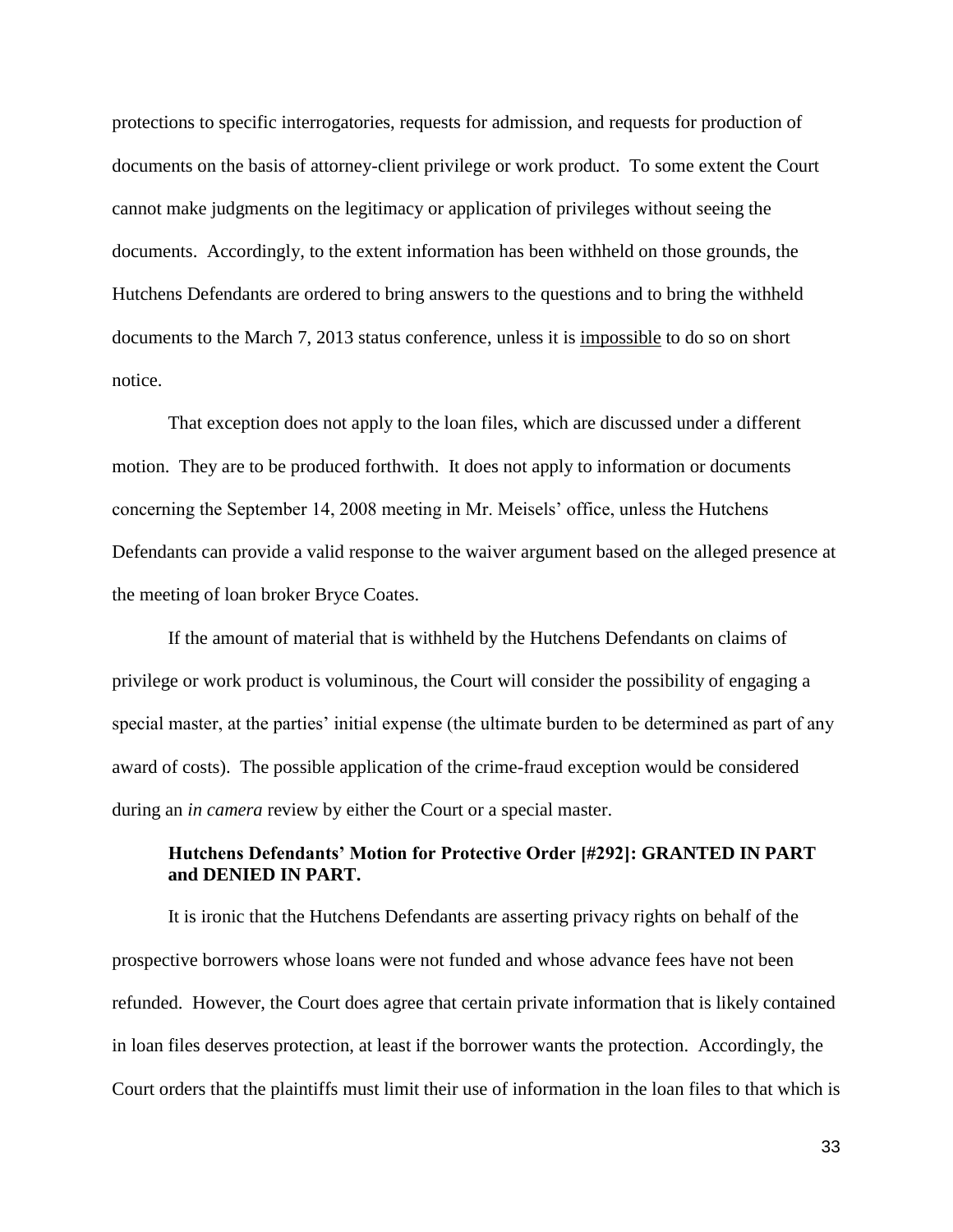necessary for the prosecution of this case, unless they receive express consent from the Court to disseminate the information beyond what is needed to prosecute this case. The Court further orders that class members' Social Security numbers and credit histories be redacted by plaintiffs' counsel before documents containing that information are filed in the court files, unless permission not to redact the information is obtained from the class member.

The Court finds that the expressed concerns about intimidation by Brent Hillier do not warrant a protective order. The Court will not gag Mr. Hillier. The Court does expect that neither Mr. Hillier nor anyone else will harass or intimidate any party, counsel or prospective witness in this case. If plaintiffs' counsel has a continuing relationship with Mr. Hillier, whether as a process server, investigator or otherwise, the Court expects counsel to communicate the Court's expectation to him if he has not previously done so. If there is evidence that Mr. Hillier has acted contrary to that expectation, it should be brought to the Court's attention. However, the facts that Mr. Hillier admitted in a deposition that he would like to see Mr. Hutchens arrested and put in jail, and the document showing that he has solicited people who have been "scammed" by Mr. Hutchens to join the class action suit, do not amount to the type of "intimidation" that would support a protective order.

## **Broad Defendants' Motion in Limine as to the Damages Claimed by Plaintiff Crescent Sound Yacht Club, LLC and/or to Dismiss Plaintiff Crescent Sound Yacht Club, LLC's Claims for Bankruptcy Fraud [#329]: DENIED**

It appears that December 14, 2012, was a busy day insofar as Crescent Sound's claims are concerned. On that day the Broad Defendants filed what they call a "motion in limine." They assert that Crescent Sound is a "defunct, dissolved Florida limited liability company" whose only purpose is to serve as the titular representative of its principals, Michael Buono and Perry Sanders, who hope to split whatever recovery Crescent Sound might obtain in this case on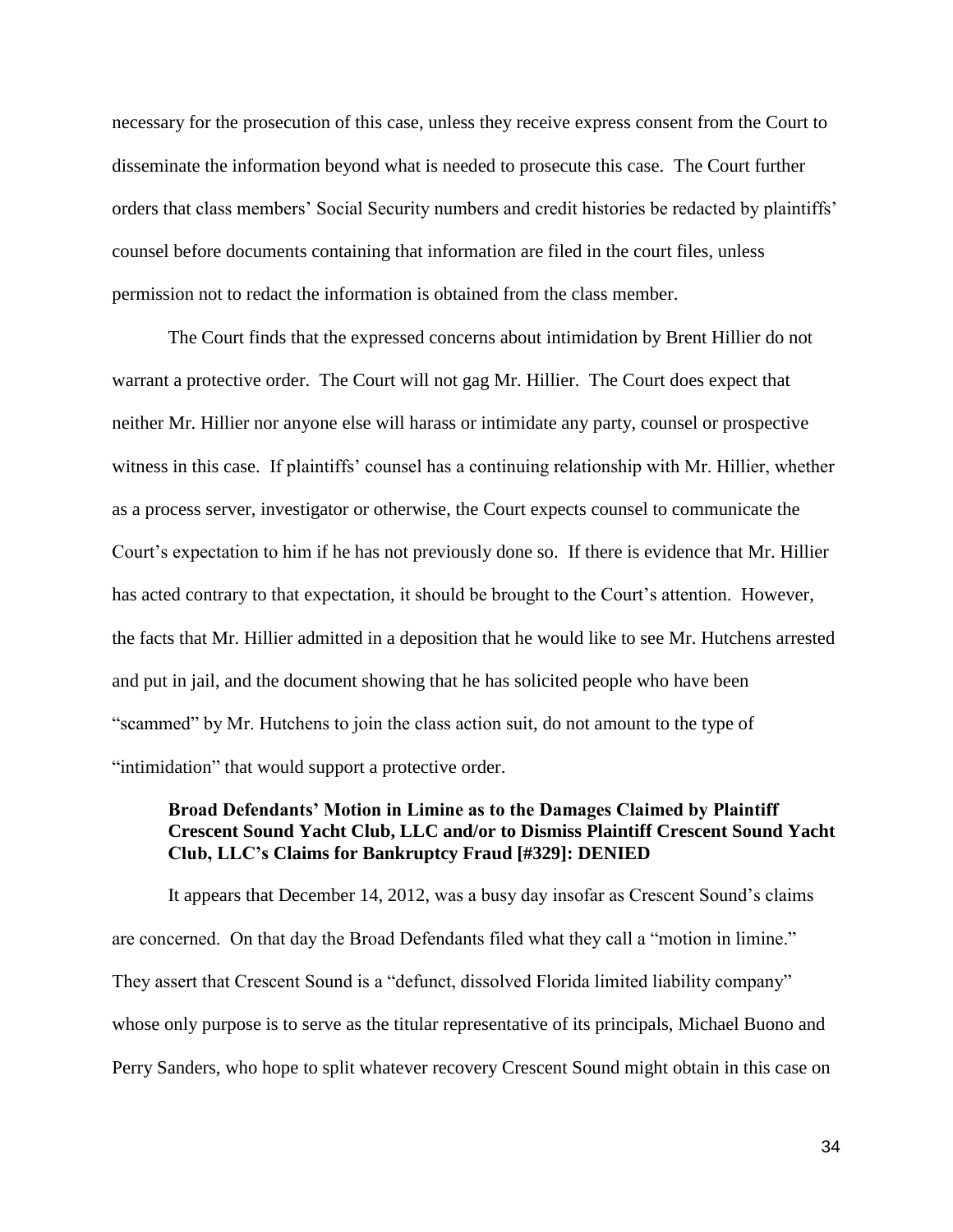a 50/50 basis. That, by itself, might not be so offensive, but there is more. On June 1, 2012, Buono filed a Chapter 7 personal bankruptcy case in the United States Bankruptcy Court for the Southern District of Florida. In that case he did not disclose his interest in Crescent Sound or his indirect interest in a potential judgment in this case as an asset. He did, however, disclose liabilities arising from his interest in Crescent Sound.

The Broad Defendants put these facts together: Because Crescent Sound was dissolved, its assets passed to Buono and Sanders; because Buono implicitly took the position in the bankruptcy court that his interest in Crescent Sound was valueless, he should be bound by judicial estoppel not to take a different position here; because he was speaking for Crescent Sound in his Rule 30(b)(6) deposition, his testimony is imputed to Crescent Sound, and implicitly to Sanders, apparently; and therefore, the Court should "grant this motion in limine, or dismiss Crescent Sound's claims." [#329] at 21.

In response, plaintiffs first cite a Florida statute, Fla. Stat. § 608.4481(3) which provides, "[a] limited liability company administratively dissolved continues its existence but may not carry on any business except that necessary to wind up and liquidate its business and affairs under s. 608.4431 and notify claimants under s. 6-08.4421." Plaintiffs do not attempt to defend Buono's failure to disclose Crescent Sound's interest in this lawsuit or to claim his interest in Crescent Sound and therefore in this lawsuit as an asset. Rather, on the same day that the motion was filed, December 14, 2012, the bankruptcy trustee filed a motion and obtained an order to reopen the case in order to administer additional assets. A week later Buono filed an amended personal property schedule. On January 17, 2012, the trustee applied for the appointment of an attorney for the trustee. In short, there was quite a scramble to unscramble the eggs. Buono no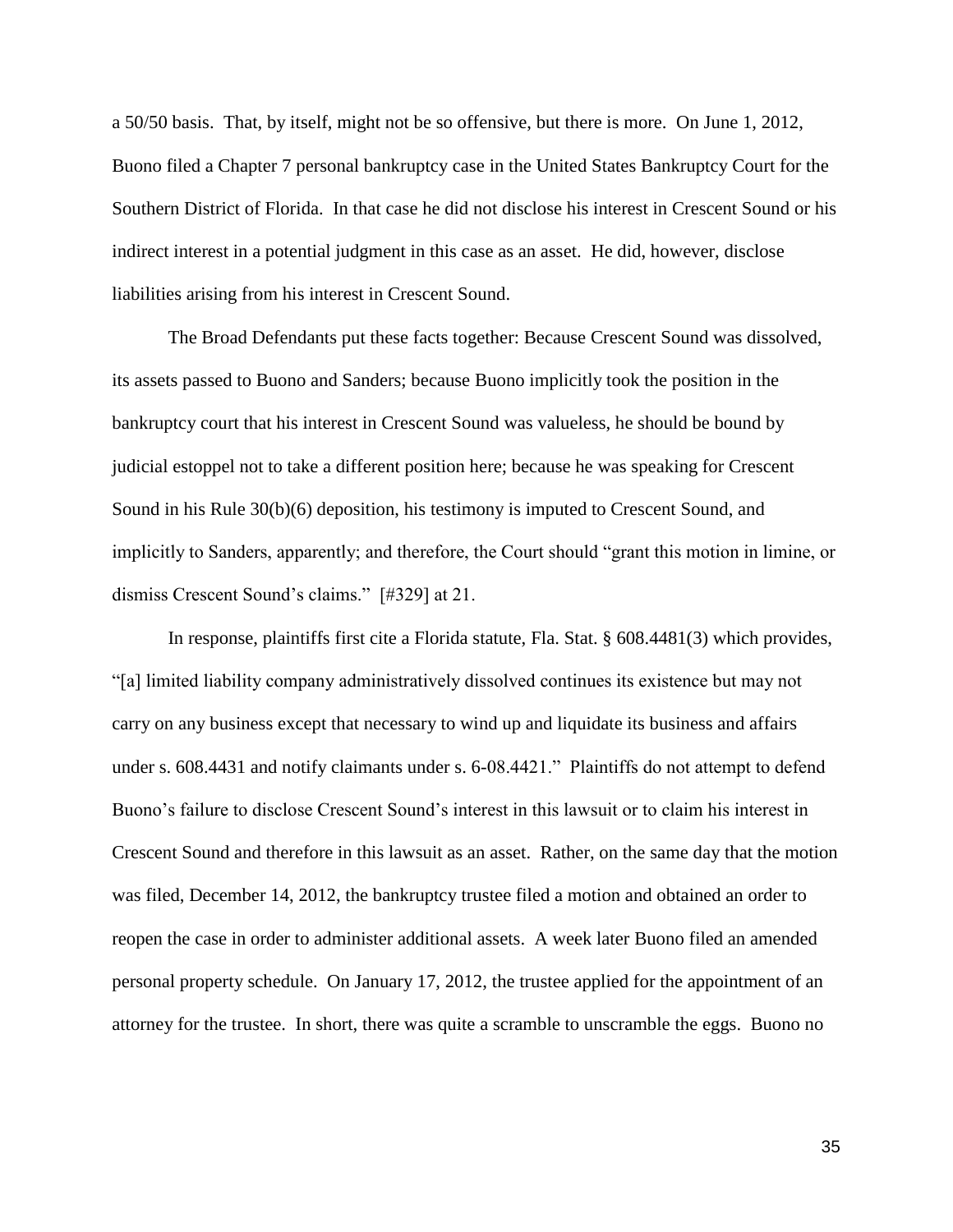longer stands to benefit from the case, plaintiffs say, because his interest now belongs to the trustee.

The Broad defendants reply that plaintiffs' assertion that Crescent Sound can proceed with the lawsuit as part of winding up its affairs and paying off its creditors lacks any "factual support." I am not sure what that means. The statutes do state, as the reply acknowledges, that winding up and liquidating the business and affairs of a dissolved LLC includes the collection of its assets, and the distribution of its assets to creditors, including several levels of possible payments to members. In any event, the reply argues, plaintiffs did not respond to the argument that Crescent Sound is bound by Buono's testimony.

In the end, it might not matter much. Although the Court today has denied the Broad defendants' motion for summary judgment on the RICO claim, it has indicated that it will reconsider that matter if the plaintiffs do not come forward with more evidence, after obtaining additional discovery, than they have offered to date. Crescent Sound has not been designated as a class representative. Whether plaintiffs' counsel would pursue a negligent representation claim against the Broad defendants on Crescent Sound's behalf is unknown.

In any event, the motion is denied. To the extent the motion truly is a "motion in limine," the Court exercises its discretion to decline to rule in limine. To the extent it is a motion to dismiss or for summary judgment in disguise, it is denied as untimely. Moreover, I am not convinced that Mr. Buono's testimony binds the Trustee or Mr. Sanders in the circumstances.

## **Plaintiffs' Motion for Extension of Discovery Cut-off and Related Relief [#371]: GRANTED IN PART and DENIED IN PART.**

Consistent with the Court's discovery orders, the discovery cutoff is extended to March 25, 2013.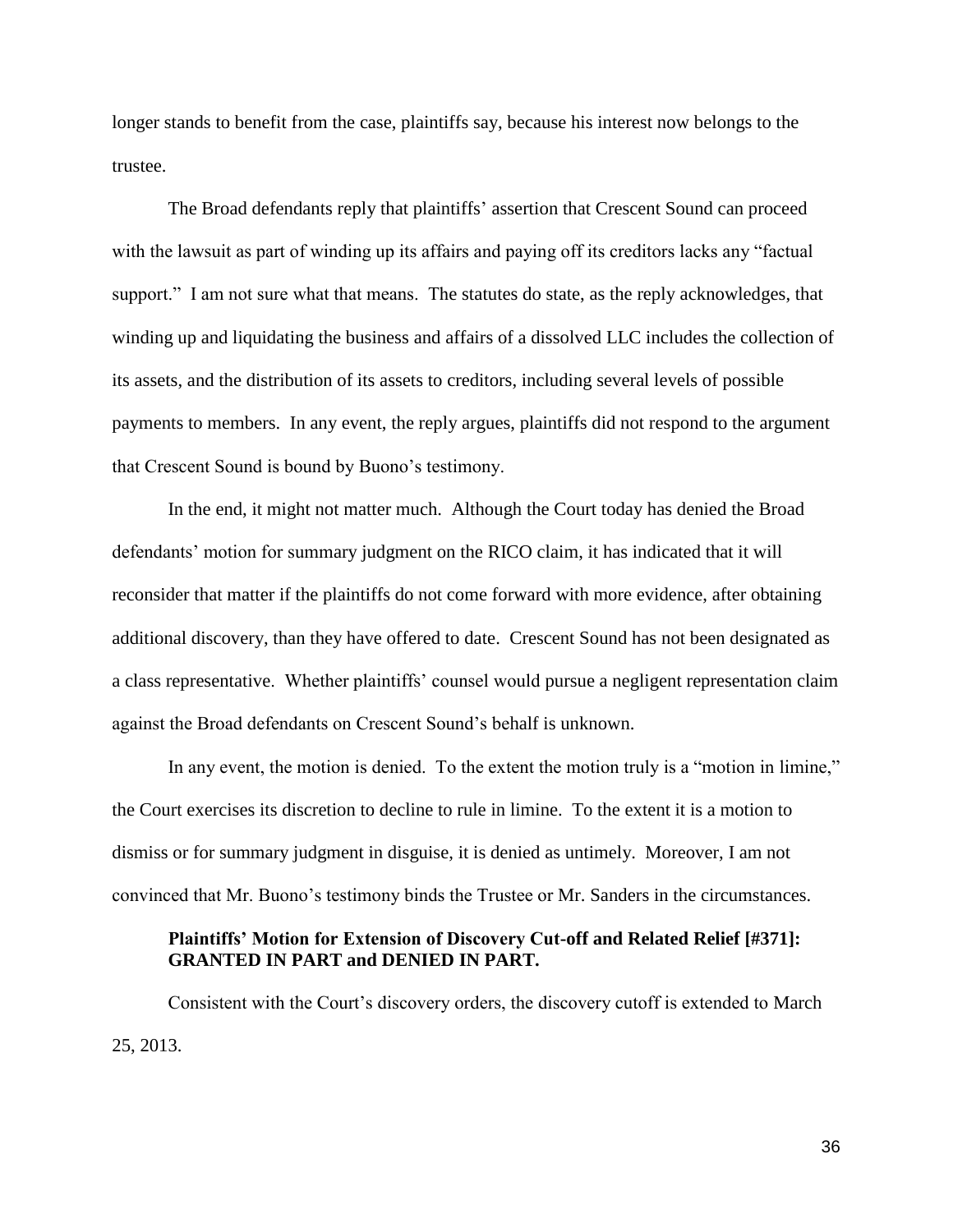**Defendant Sandy Hutchens' Motion to Compel Production of Documents from CGC Holding Company, LLC Pursuant to F.R.C.P. 37 [#384]: GRANTED IN PART and DENIED IN PART.**

**Defendant Sandy Hutchens' Motion to Compel Production of Documents from Crescent Sound Yacht Club LLC Pursuant to F.R.C.P. 37 [#385]: DENIED.**

**Defendant Sandy Hutchens' Motion to Compel Production of Documents from Harlem Algonquin LLC Pursuant to F.R.C.P. 37 [#386]: DENIED.**

# **Defendant Sandy Hutchens' Motion to Compel Production of Documents from James T. Medick Pursuant to F.R.C.P. 37 [#387]: DENIED.**

The Court has considered Hutchens' motions and plaintiffs' composite response [#405].

Each of the motions is denied with respect to Request for Production No. 4. The Court has been

provided with no authority holding that drafts of affidavits are discoverable and, absent such

authority, does not expect either party to produce such drafts. Rather, the Court holds that drafts

of affidavits and communications between the affiant and counsel during the "evolution of an

affidavit" are protected as work product. *See Tuttle v. Tyco Elecs. Installation Servs., Inc.*, No.

2:06-cv-581, 2007 WL 4561530, at \*2 (S.D. Ohio Dec. 21, 2007).

Motion #384 is granted with respect to Request for Production No. 5.

# **Order**

- **1. Motion #6 is GRANTED. A class is certified as defined in this order.**
- **2. Motion #233 is GRANTED**
- **3. Motion #235 is DENIED.**
- **4. Motion #250 is GRANTED.**
- **5. Motion #255 is GRANTED.**
- **6. Motion #292 is GRANTED IN PART and DENIED IN PART.**
- **7. Motion #320 is GRANTED.**
- **8. Motion #322 is DENIED (with conditional leave to renew).**